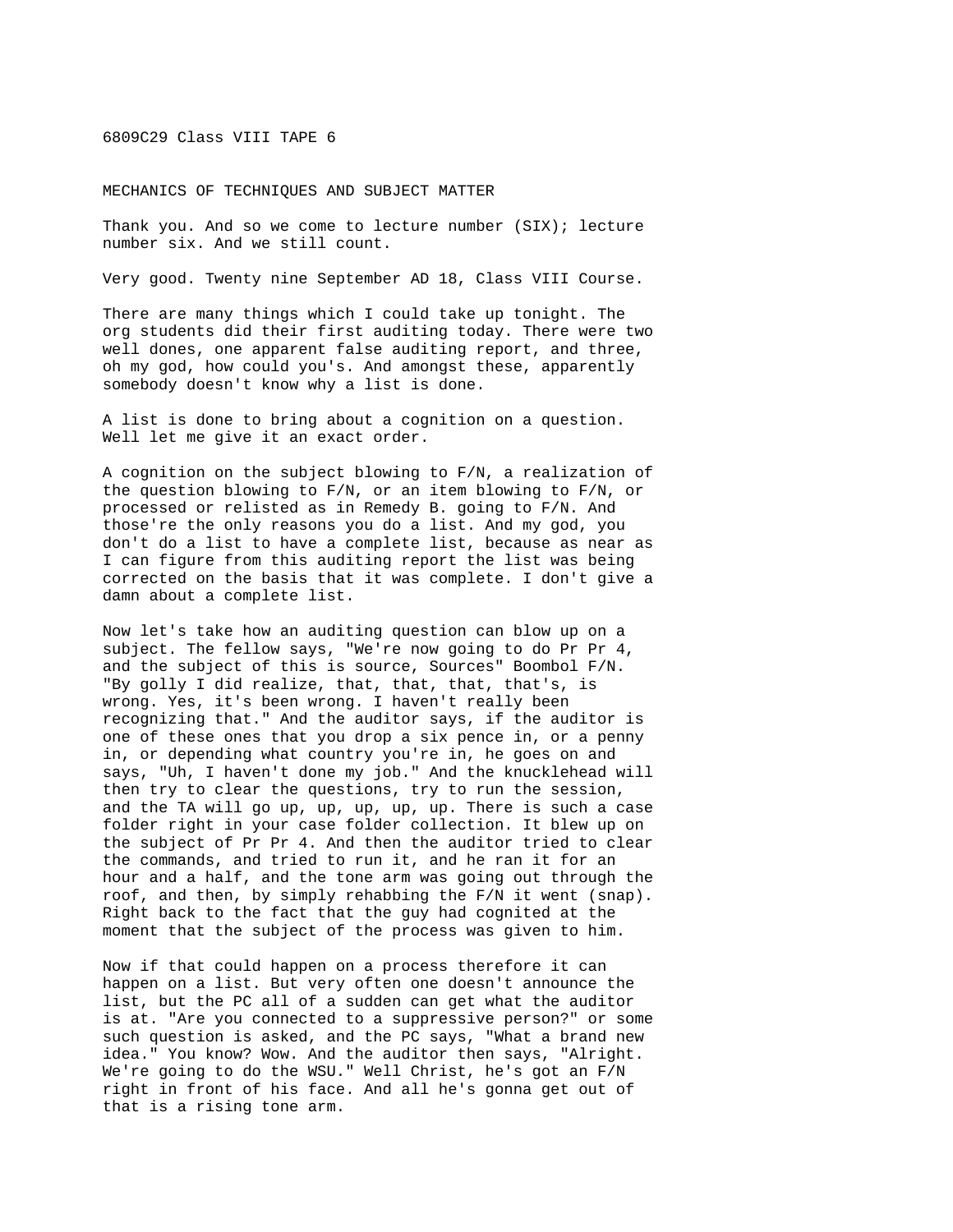Now another instance, given the subject for what's going to go on, a little bit of an R factor, no lecture on the subject, but "We're gonna run so and so, and the question is so and so, now what do you understand with this question?" And at that moment something goes boom! You see? F/N.

Now I have seen something that's so completely insane, so utterly insane, that the person actually, if he wound up in the hands of a psychoanalyst, I wouldn't say a word. And that is, he has the PC put down the cans while we look it up in the dictionary. Jesus Christ almighty, god! You mean you let a PC off the cans from the moment the session starts to the end of the set? Bull! Never! You say, "Well how's he gonna turn the pages of the dictionary?" Well what the hell's he doing turning the pages of the dictionary, the auditor got a broken arm? A PC isn't let off the cans ever during a session because an F/N can occur at any time in the session. And every now and then I'll see in old reports, "Took the PC off the cans so he could look up the word, and then the tone arm starts up, up, up, up, up, up, up, up, up. 4.25, the auditor going on, and bla bla bla, and bla bla bla, and the next item, or the next bla bla bla, and bla bla bla, and the next item or the next question, and the tone arm going up, 4.25, 4.5, all the way up, "Well where could the floating needle have been?" It was when he took the PC off the cans.

The PC looked it up in the dictionary and cognited. Because that is a point where it can go. It can go on the command, the clearing of the command. It can go on the first auditing question asked without it being answered. Or it can go on the first answer, second answer, and actually most often goes on the first answer on lists. The first item. And these god-awful painful lists which you see that go eighty nine pages, or something of this sort, are either listing a dead horse, or the item was the first item. So you don't let the PC off cans. Because those are the sequences of F/N I've just given you. And it happens on a list, and it happens on a process, and it can happen at any time. It can happen at any time, any time. So don't let the PC off the cans for any reason under the sun, moon or stars.

Now I will tell you another kooky one. I'll give you another kooky circumstance with regard to all of this. And that is this. Electronics men think an E-meter works because hands sweat. And I haven't been around orgs to shoot the electronics men who say this, and as a net result of all of this they remain unshot, and they do talk. And in this great, advanced, modern society in which we live, they think that a galvanometer works because of hand sweat. Now the fellow, you can just see the fellow sweating and unsweating. He sweats a read, and he unsweats a read. And he sweats a read, and he unsweats a read. And he sweats a read, and he unsweats a read. And that is mirrored in the fact of "PC wiped his hands and tone arm rose." Now I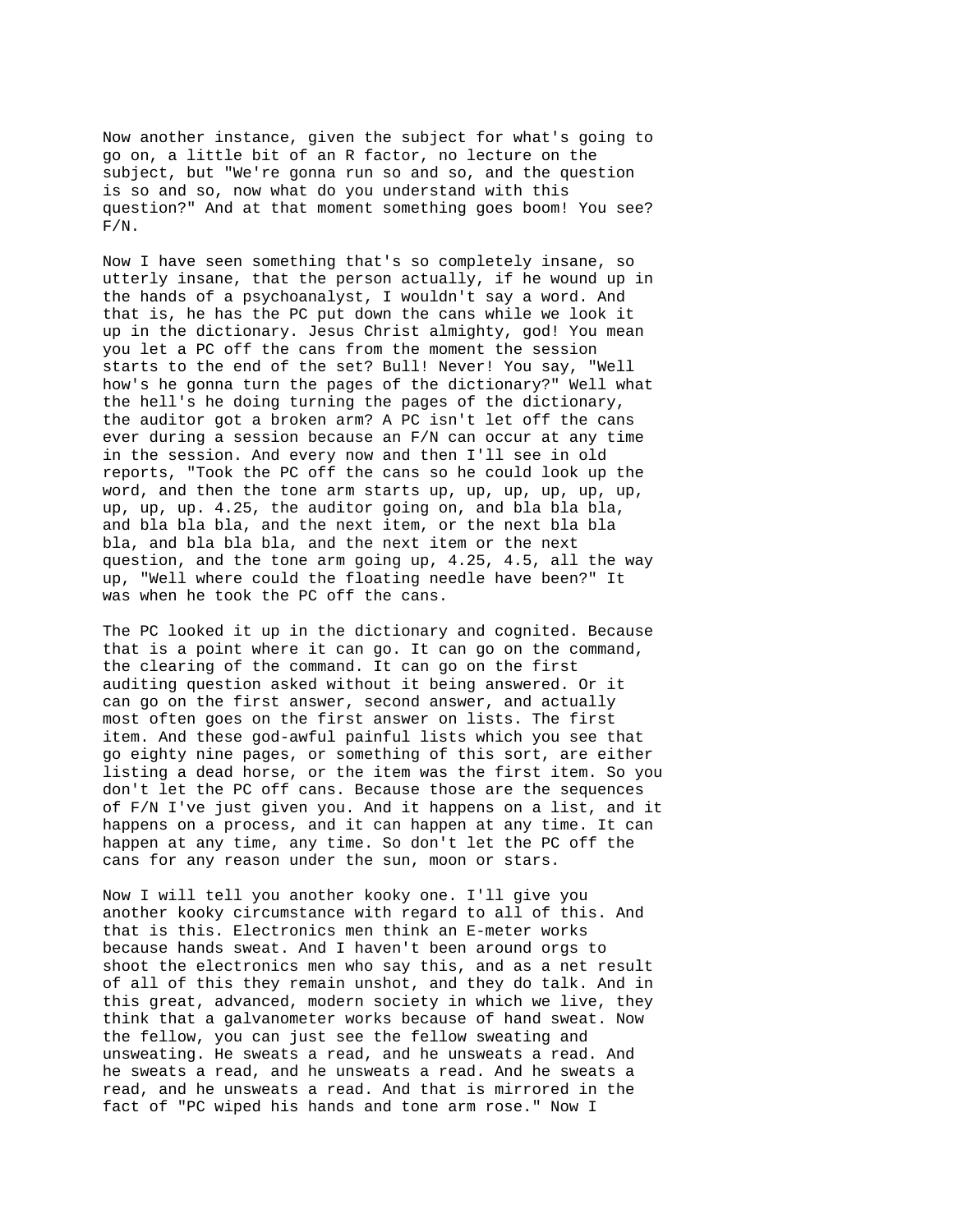imagine some low TA case figured this out, that if the PC wiped his hands and then you got a higher TA read, then immediately and directly, and instantly; it was the sweat which gave him the low TA read. I'll tell you what gives a low TA read. Three. B-thetans. That is a low TA.

The whole of low TA. The whole subject of low TA is contained in that. "PC has attested three, tone arm 1.2." Now that is something which comes from male cows. When you see a TA dive, guy's got B-thetans. Now there'd be eight thousand, seven hundred and sixty five additional reasons why a person doesn't have a this, or doesn't have a that. And we could have an infinity of wrongnesses. There is no reason of my harping on certain sets of wrongnesses.

I'm just showing you what goofy-nesses can come up.

Now listen very carefully. When the PC puts down the cans and moves his hands and arms, the body density mass of the B-thetan beefs up. So that when he goes back on the cans again, the TA is reading higher. I'm afraid you cannot avoid these horribly, factual facts! That a PC who gets a low TA is an unflat three.

Now we had an auditor here today very, very puzzled, very puzzled as to how his meter, beautifully trimmed at the beginning of session went out of trim during the session, at the end of session was found marvelously out of trim. And this he was being very mystified about. He doesn't know this fact. It takes a while for a meter and a can to warm up. So, the PC grabs hold of the cans, or the meter is turned on, and if you instantly trim it at that precise instant that it's turned on, you are turning on a cold circuit. And you're trimming a cold circuit. It takes a minute or two for the circuit to warm up and your trim will change. And this is not true of all E-meters.

Some of them heat up faster than others. But it's a safe bet, that if you're going to do a trim check on a meter, you do it at the end of session, not at the beginning of session. And what's your meter doing so far out of trim, do you carry it around by the trim knob? My meters from one month's end to the next just stay where they're supposed to stay. So I don't know why other people's meters don't, unless they uses the trim knob to scratch their heads, or something.

But the point I'm making here, is there are certain data. Now when you see people trying to avoid this data they have, they feel the data is discreditable to themselves, or somebody to whom it is discreditable is trying to argue them out of it. Now you can have this kind of a fire fight develop up the line someplace, there is no such thing as a service facsimile. There is no such thing as a service facsimile. It's very amusing, because that will be the guy's service facsimile.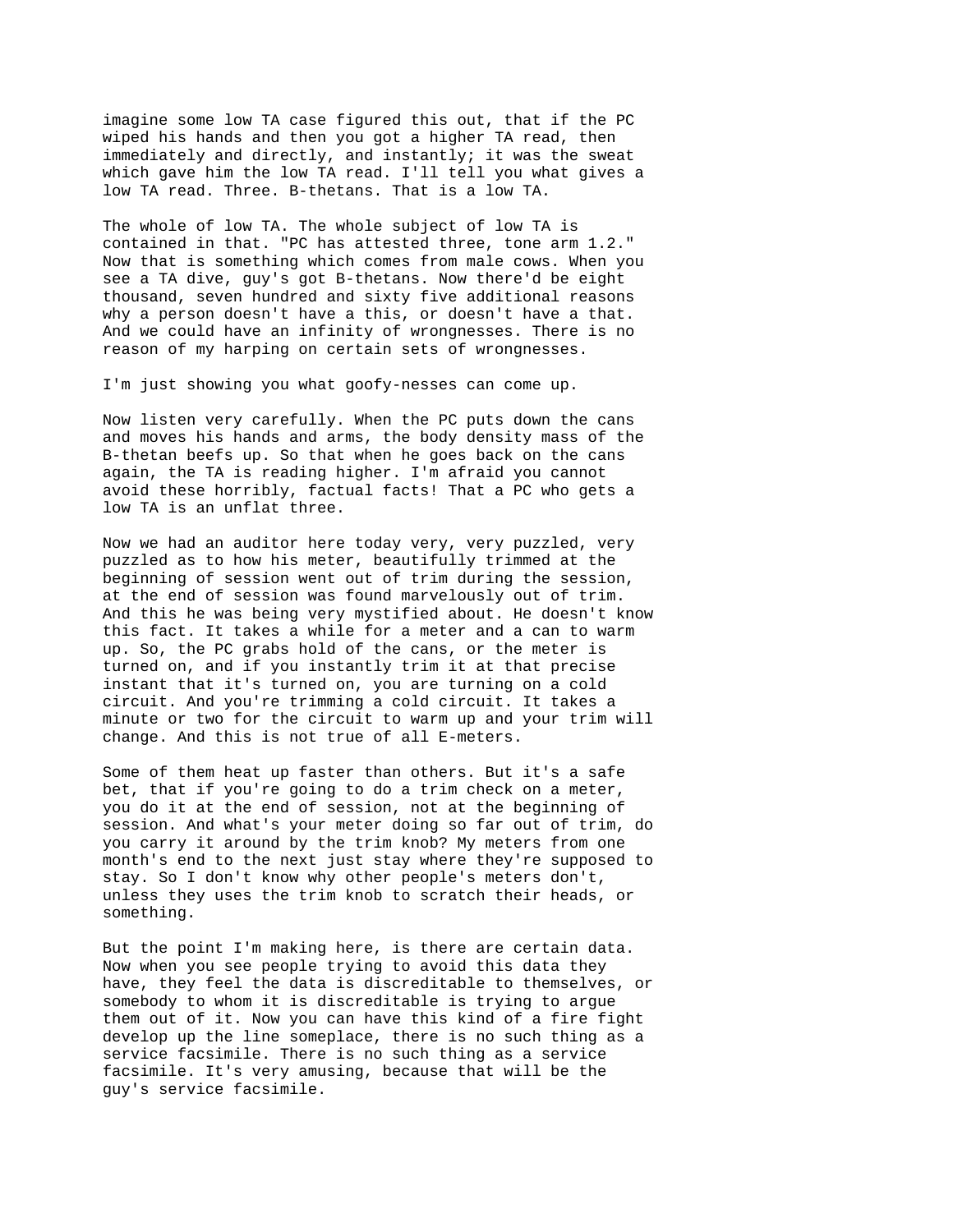Now this is this bad. You can get somebody who is in a foul, foul condition in his life as far as casualties, accidents, that sort of thing is concerned, and he gets to three and he can't find any.

He can't find any at all. And the idea's upsetting to him. Now if his grades are out and he has not come up well through his grades, his level of reality will not be adequate to embrace three, anyway. And so you have people going around, every now and then you will find somebody going around and saying, "Well, idea of body thetans, na na, ah ha ha ha ha ha, yeah, yeah." Not true.

Now, he considers it discreditable. He himself wants to invalidate it for some reason or another. So he starts spreading it about so as to discredit the information. And this blocks the way for an awful lot of people. So therefore, you've got to have a grip on your standard data which is sufficient to stand up to all of this cockeyed-ness. This is wild stuff that comes around. Crazy, crazy stuff.

There is one going in Los Angeles, I think it is, right this minute, that it won't be possible to become clear or OT. It's not possible to make these grades. Out of seventy people polled, twenty of them thought it was impossible and they wouldn't be able to make it, and they didn't have much reality on it. Who's been at work there? One of the first things you see is the invalidation of the state of clear.

Reality is a fascinating thing. Reality is proportional to the amount of charge off a case. If you took Clearing Course materials and handed 'em over to some wog he would look them over and scratch his head, maybe come down with a cold or something. If he tried to run them, if you tried to run them on him, your possibility of doing so is so microscopically remote, and most of 'em wouldn't even upset him. That's how far they are from clear. Because there is this stable datum - the amount of charge off a case is proportional to the reality. Also, proportional to the awareness.

So you have somebody walking down the street and there are four elephants, and these four elephants are walking down in squad formation, and each one of them's carrying green banners. And you say to this fellow, "What the hell. Four elephants walking down the middle of the streets" And he says, "What elephants?" Just that. Just, what elephants? So, it is very fascinating. People are unaware to the degree that they haven't got much reality anyway. Now you let one ofthese monkeys come along and tell you what reality is. Do you follow? It's one of these incredible, nonsense propositions.

The whole subject of reality is mixed up in the subject of perception, the subject of recognition, the subject of truth. You wonder how in the name of god the people of this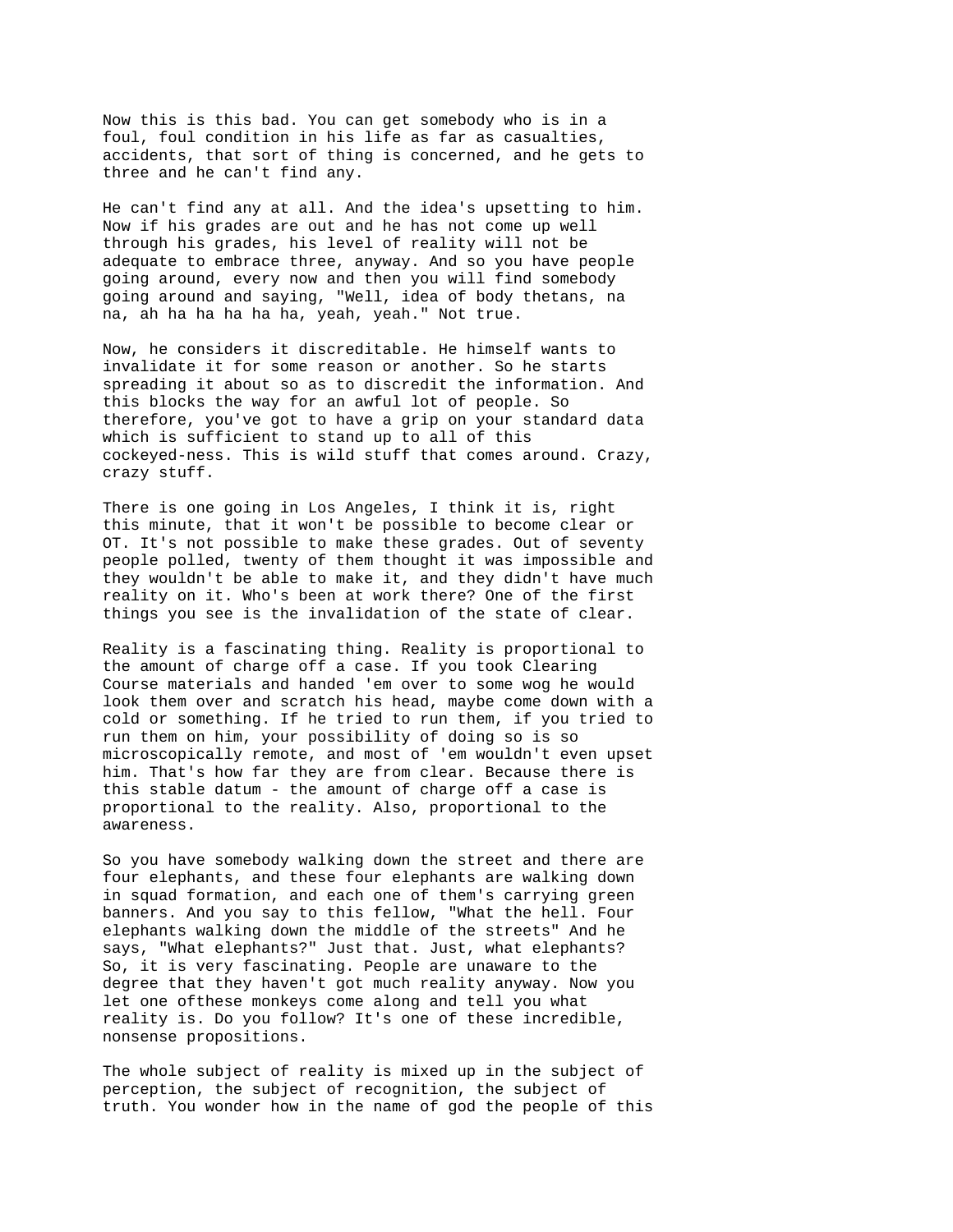planet could be lied to. 'Cause brother, can they be lied to. Look at the newspapers they buy. Now if you want to know how much truth is in the newspapers, all you have to do is read the report about Scientology. Now you know that's for the birds. What about the story at the right and left of the one about Scientology? Did you ever think of that? They're just as lying as the one about Scientology. See? The newspapers at this certain level of action here at this particular time are not particularly kicking back at us. They, as a matter of fact, their last report at least, they were doing very well indeed. But the level of truth, the level of truth isn't there. And yet these are the people who are keeping people informed. Well, think of the people who are keeping them informed, and think of the people who are quote, "being informed", unquote. See? Unreality.

One of your basic protests is unreality. But unreality is proportional to the amount of charge on the case. " these guys are pretty charged up, aren't they? So they're in a figure-figure, boggle-woggle, snuggle-luggled, hanging around. There's an old comic strip character, Joe Bliffelstick, something like that, and he always went around with a little rain cloud over his head, you know? That's the boy. That's your standard issue humanoid today. See? He's got too much storm going on right in his immediate vicinity to see very much out there.

Now the quality of the charge taken off the case is very important. If you take charge off on the main line of the grades, as they go up, why, it is basic charge which then blows a lot of side charge. Now if you just took charge off on mass, without any judgement as to whether or not it was main line, just take charge off, just get the E-meter to read. Put a person on the cans, get the E-meter to read. Probably at the and of fifty, sixty years of auditing, something like that, there'd be a great oddity would occur. His reality would come up to OT. Do you follow? Now what we've got is a way to go right through the fiddle of the charge line to remove those central charges which then discharge all the side charges. Now a PC usually feels better in some way or another, but an auditor who badly audits, that is who audits very poorly, can actually put as much charge on the case as he takes off. He can invalidate the case. The PC says "Why? You know, I feel better, I, I, didn't I have a floating needle, or something?" And the auditor says, "Ha ha ha ha. Case like yours, no sir!" Well you do the same thing. You say , "Who or what has unmocked you?" Or something. And, question didn't read. Person isn't PTS. Now you've given him the evaluation that he's suppressed. Because you're going to now list the list. So the list lists out to a dead horse, but the PC seems charged up.

Alright, I'll give you another example of it. The list is charged, it does read, and you give him the wrong item. Alright, when you give him the wrong item, you'll hang him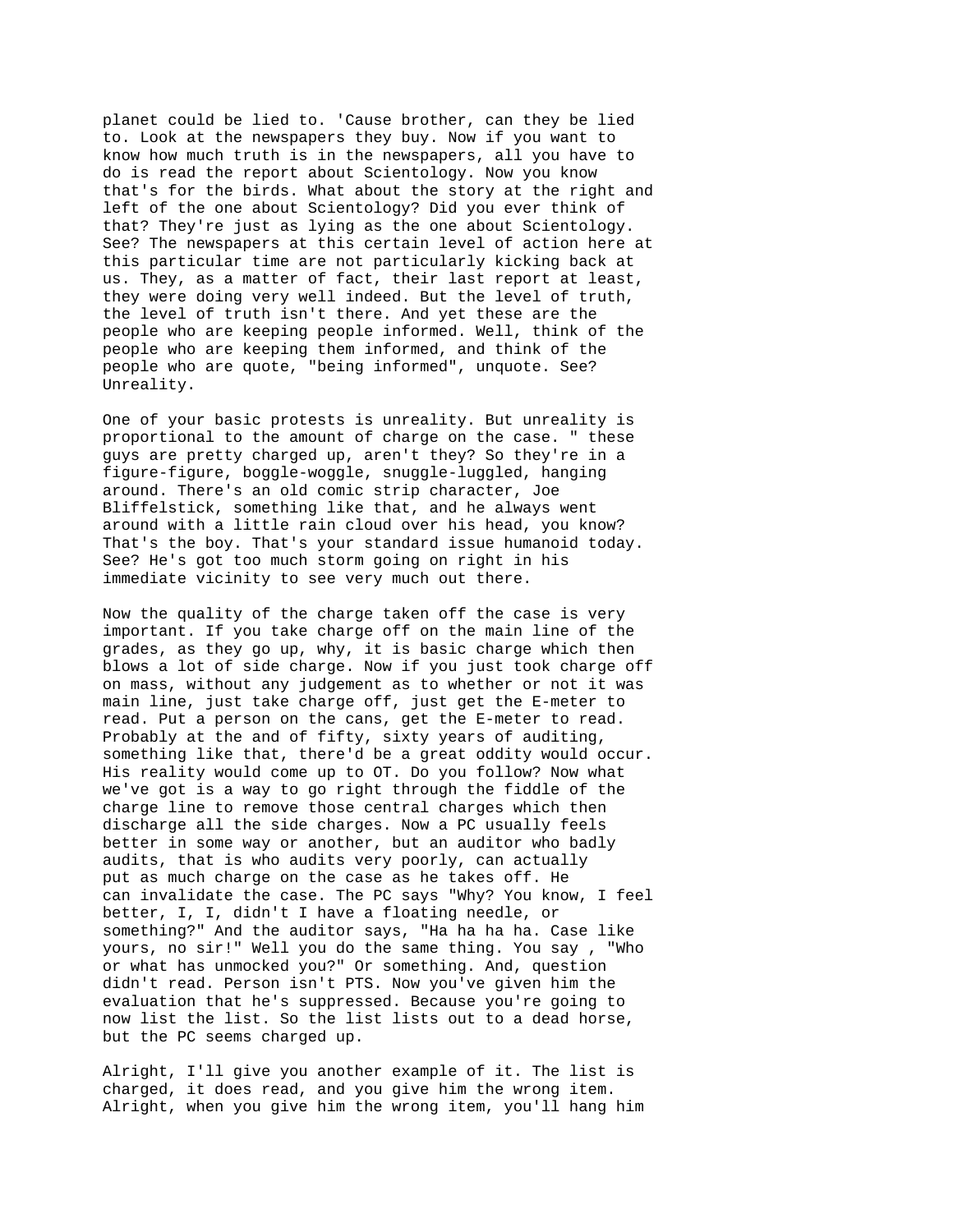with that little pocket of charge because that isn't the item. So it didn't discharge the list. So you've got the charge of the list hung up in the fact that he's now got a wrong item. So that after a listing action is done, or after a listing action session, if the TA is high it was a wrong item. That's; it's very elementary. TA's high, wrong item.

You're busy listing away, listing away madly on a case, getting up to your hundred and fifty fifth page, or something like this, and you notice the TA is starting up. Well you're putting charge on the case. Do you see that your tone arm, the tore arm, is, in actual fact, the measure of accumulation of charge? The needle surges are just gradients of the tone arm. You can get a tone arm actually behaving like a needle. And a tone arm over a long period of time, does behave like a needle. A tone arm measures the amount of charge-up on the case at that particular time. When you get into the higher OT sections you will find something else very peculiar happens. You can find that your PC will lean on something, and drive his TA up. And you can do your nut as a review auditor, trying to get this TA down on some guy who is up around six, seven, eight levels, and his TA is up, boy. It's up. 4.75, or something like that. And you suddenly sort it out and you find out he's leaning on something. Well at that level he can lean on something so much harder than anybody ever thought of, that, of course, you are reading the side of a building. Or you are reading the density of the ridge he is making against his body. And you can fish it around, actually, to find out what he is doing, and all of a sudden, why, he says, "Well you; what am I doing? I, well, pushing on the ceiling." Slllll. Down she come.

Now you can actually reverse this when he is OT8. You can reverse this, and as far as a meter is concerned you can put him on the meter, have him connected with the body, and then have him lean on the wall. Just lean on the wall, not go through any energy body grips and so forth.

After all, the guy isn't the body. Have him lean on the wall, and you'll watch your TA come right on up. Unlean off the wall and it goes down. In other words, at high levels your TA starts to behave like a needle. Which is quite, quite interesting. But your needle, you see, is just a sort of a, of a small, easily read TA. They are connected.

So, you put more charge on the case. Down at a lower level the guy isn't leaning on anything, but the guy's got a lot of body thetans, or something like that, and remember that from three down you are auditing somebody with body thetans. So very peculiar things can happen. And you can audit him incorrectly, do an incorrect action, and have the TA go up. You can incorrectly list him, you can overrun him, and so on. You've got something leaning against something. Something making more mass than it did before. So you haven't taken charge off the case, you've put charge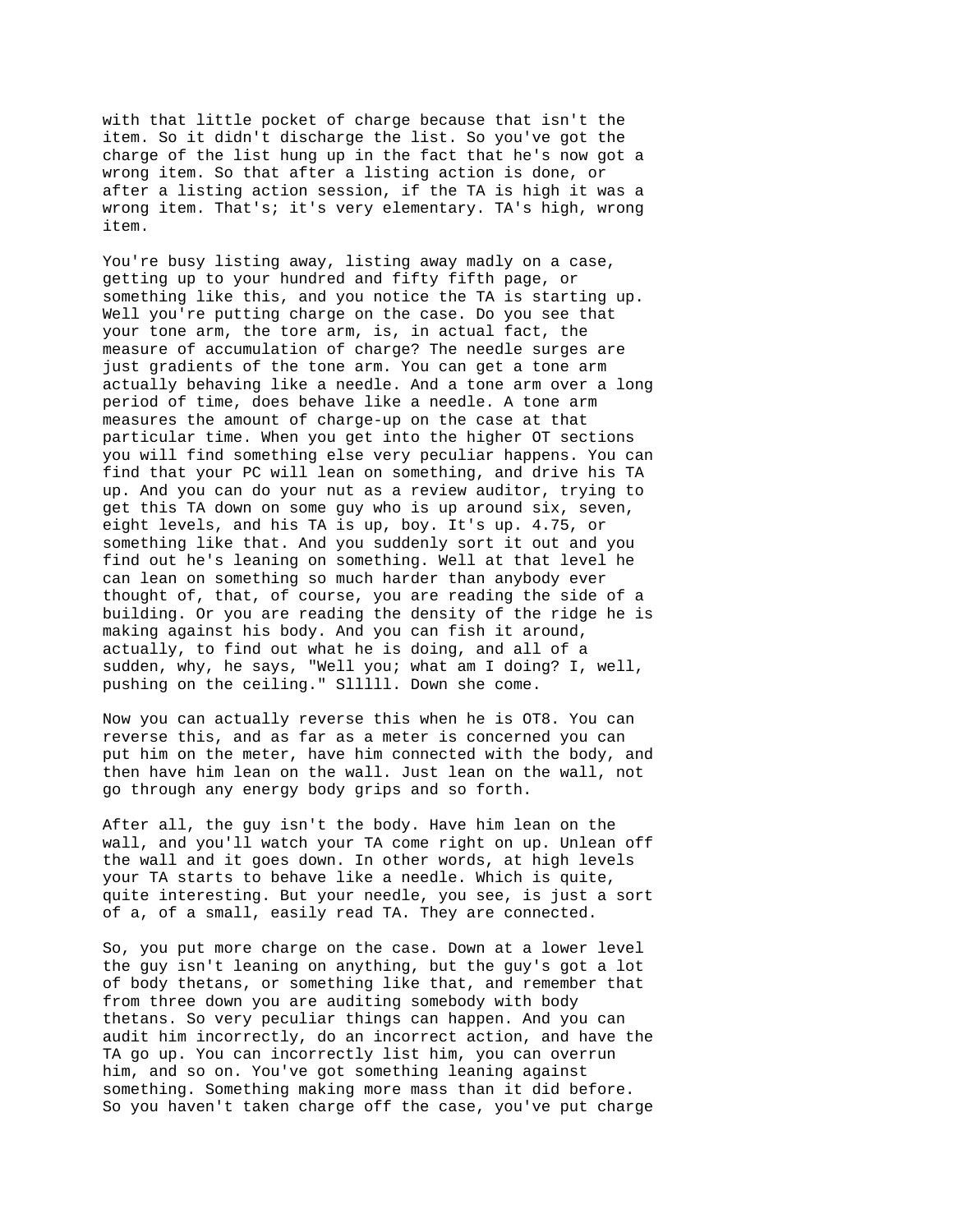on the case.

So if your TA is higher at session end than it was at the beginning, the case is more charged up at the end than it was at the beginning. Elementary.

Do you follow? I mean, these, these, these, this is, this is very easy. This is very easy. The auditor, through incorrect actions put more water in the bucket than he took out, and of course the tone arm measuring the amount of water in the bucket will, of course, measure more water in the bucket. It's, it's, it's just that elementary. It, it's not a very esoteric datum.

We're dealing, in actual fact, with a creature who can make mass, and who does make mass.

And the mass which he makes below three, or actually below seven, the mass he makes, and so on, is normally, bank mass. Now, if he is given an item which isn't his item, he then has been given something which he then grips, and which stays with him. And it's a very funny phenomenon that a wrong item will be remembered very, very easily by the PC.

Now there's a piece of rehabbing which is, at this stage of the game, being done wrong. I don't know why you guys keep asking for a service facsimile. I notice a lot of PCs can give you their service facsimile. What the hell's he doing remembering his service facsimile? Now it isn't true that because he can remember his service facsimile it wasn't his service facsimile, but you're asking a PC to do a rather considerable feat. You're asking him to remember something that has probably been erased. And instead of rehabbing it, you're keying it back in again. So I don't know why you keep asking him for the wording. I saw a folder here the other day, it came in from an org. and it said it wasn't his service facsimile because he couldn't remember it.

And it's probably the one valid service facsimile that's passed through the lines. It's whether or not it rehabs. Whether or not it goes  $F/N$ . That, that's, that's the whole test. Does it go F/N? Alright, that's it.

Now the other thing, the other thing which you must get very straight as far as E-meter reactions and processes and so on, that you must get very straight, is that where an item, or a process, brought about a state of release there is an F/N there to rehab. And if it doesn't rehab he didn't go release at that point.

Well you say, "Well how many times can you rehab this things" I don't know. Infinity. So you say, "Alright, let's rehab this fellows' grades." And you could make this mistake as a C/S, as a case supervisor. Say, "Let's rehab this fellows' grades. Tell him rehab the grades.' And this auditor obediently tries to rehab ARC Straightwire. Tone arm rose, you give him hell because he rehabbed it wrong.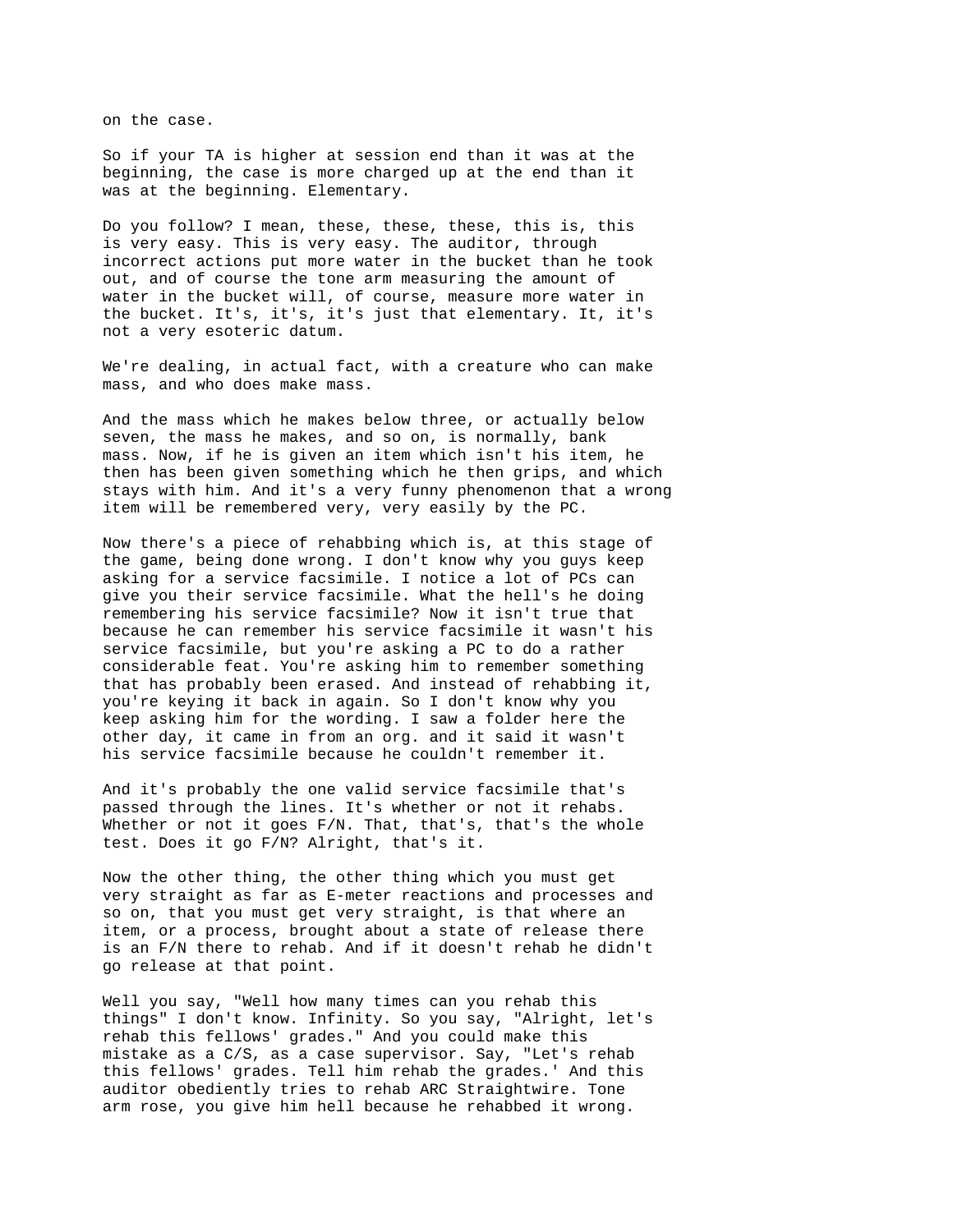Or you say it's been rehabbed too many times. I saw a remark in a case summary here today. There's a complete error. The person has been overrun on Ruds. Now a person couldn't be overrun on Ruds. Not possible to be overrun on Ruds. It is possible to overrun one particular ARC break, but it is not possible to overrun the whole subject of ARC breaks. So when you see this, you tried to rehab ARC Straightwire and it didn't rehab, and the tone arm went up, and you fish around trying to find the point of rehab, and it didn't exist, why naturally at that stage of the game you're going to get a rising tone arm. It's as easy as that. So what do you do about this? You say, "Well I couldn't possibly do this. It's obviously been overrun." Well you gotta make up your mind. It's either been overrun or not run at all.

One of the ways to do this is to run it. And you say, "God, that's adventurous." Yeah it is .

Yes, but what the hell's this guy doing being a, being a grade three without his ARC Straightwire in? See? So you run it. Blows down, it F/Ns. That's the first time it was ever run, I assure you. Supposing, as you tried to run it, it just really shot up. Well at that time you could indicate that it was overrun and try to fish around and find out what in the name of common sense happened to it.

One of the things just would be to date the session in which it was supposed to have been rehabbed, supposed to have been run, and get the buttons in on that session. Because there might have been a crashing invalidation on the session, of something that swallowed up the F/N in some weird fashion. It couldn't have been an F/N which appeared below the invalidation. Don't get that sort of thing. There was an F/N but the auditor wound up on the guy and told him that wasn't it, that it was no good, or something, and the guy can't remember this session because it was sort of painful. Something bad happened in the session. Well you could, you could rehabilitate the session and get the F/N.

So, obviously, obviously your right procedure would be, you're getting somebody, you wanna rehab ARC Straightwire. Well, the fellow might be protesting it being rehabbed, because this is the hundred and fifth time, and he's tired of the whole thing, so you got protest on it. Something like that doesn't rehab, see? It doesn't rehab. The tone arm starts up.

Well now it could be protested. Not over-rehabbed, but certainly protested the rehabbing of it.

It could have been that the session is too painful in which it was run. The later part of the session was very painful but the early part of the session was all right, something goofy like this. So one of the things would be to date the thing. Do just a standard dating on your meter.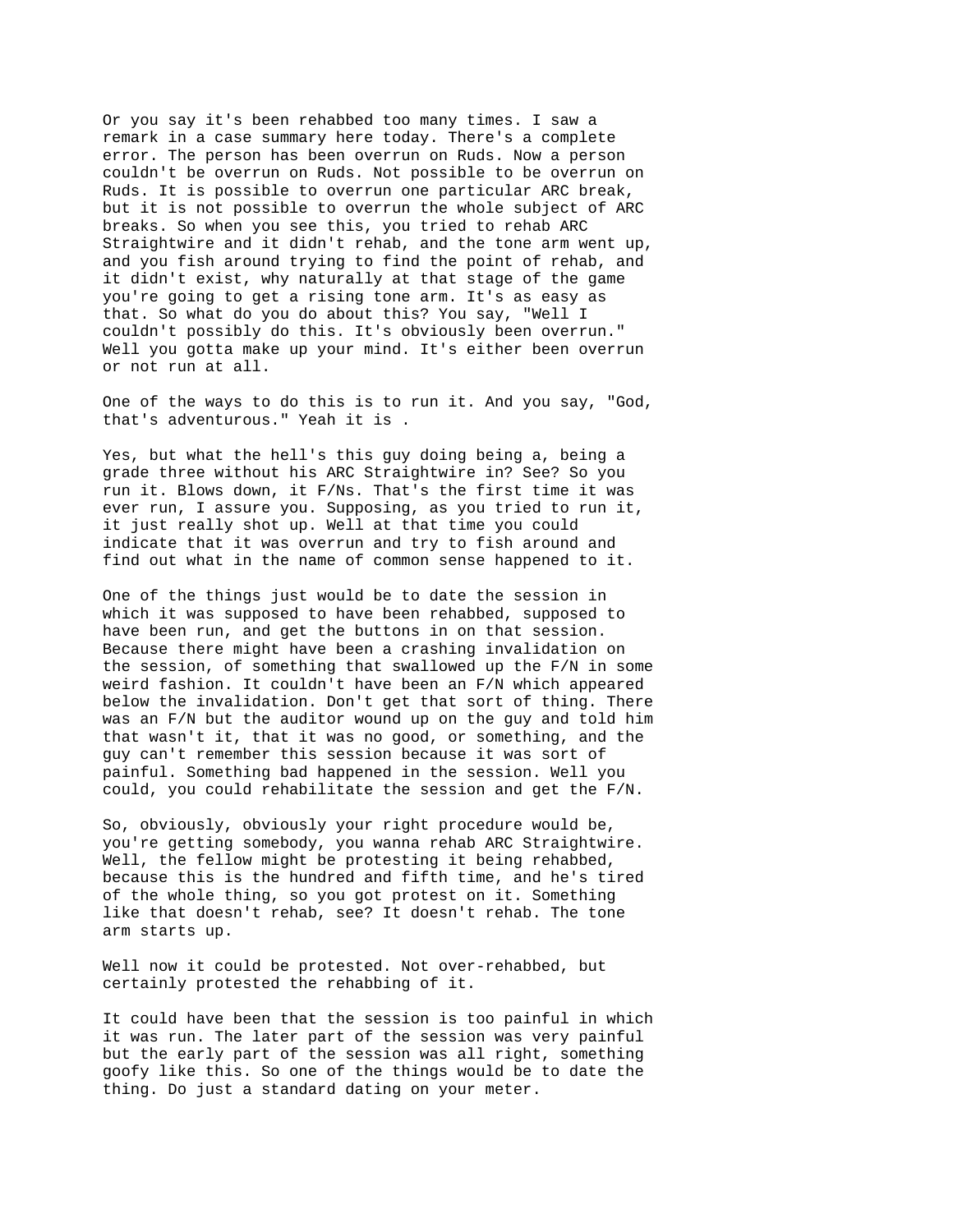Date the session and get in some buttons on the session and see if anything happens. Then you're liable to get yourself an F/N.

Now if that action didn't occur, this is, this is rather working very hard at it, see? And this is how to be very safe, but if that action didn't occur, it didn't ever F/N. It didn't ever F/N.

That's it. Somebody was telling a lie.

But your tone arm, the tone arm only means overrun when it goes up on something you are running. A high tone arm means a generality of overruns in life. You can have a person with a high tone arm, that oh boys Does he got overruns in life. It's quite remarkable how many overruns there can be in life. And one of your standard actions is to get the life overruns off of the case. And boy, does that cool off TAs. Wow!

Now let me show you what kind of errors can creep in, just as, so you're safe guarded against your tech being shot to hell. Somebody says that you must only get life overruns in this lifetime because the PC liable to get back, and bad things are liable to happen, and whole track doesn't exist anyway. Somebody is trying to invalidate whole track, so he says you mustn't ever try to, try to get a hold of life overruns earlier than this lifetime because it's liable to get the PC upset.

Well it's very, very interesting. There have been crude versions of engram running on the whole track. They apparently didn't have meters. Then commands, god knows what they were. But somebody on the whole track here and there has tried to run engrams. And they inevitably have overrun them. So you're liable to find an engram overrun of eighty one million years ago.

This guy says; you're running this process, "What has been overrun?", you're running this process, and the guy says; what's been overrun, and it occurs to him; engrams. Good. And you try; now you limited by asking what session, you see, and pin his attention up here in PT somewhere you know? In what foundation? You see, you could limit your question so that he could never rehab it. But it's obviously been overrun because it reads as overrun, but you can't get an F/N. Well, now if you know the tools of your trade this won't baffle you.

Do you remember what I told you about the incredible? The PCs data, man, is not something that you, as a case supervisor or an auditor have a god damned thing to do with. Any time auditing may be run on the, only on those things which conform to current opinion, any time that phenomenon occurs, and it's liable to occur at any time because the, actually the first foundation, the Dianetic Foundation, really blew up on just this one point. The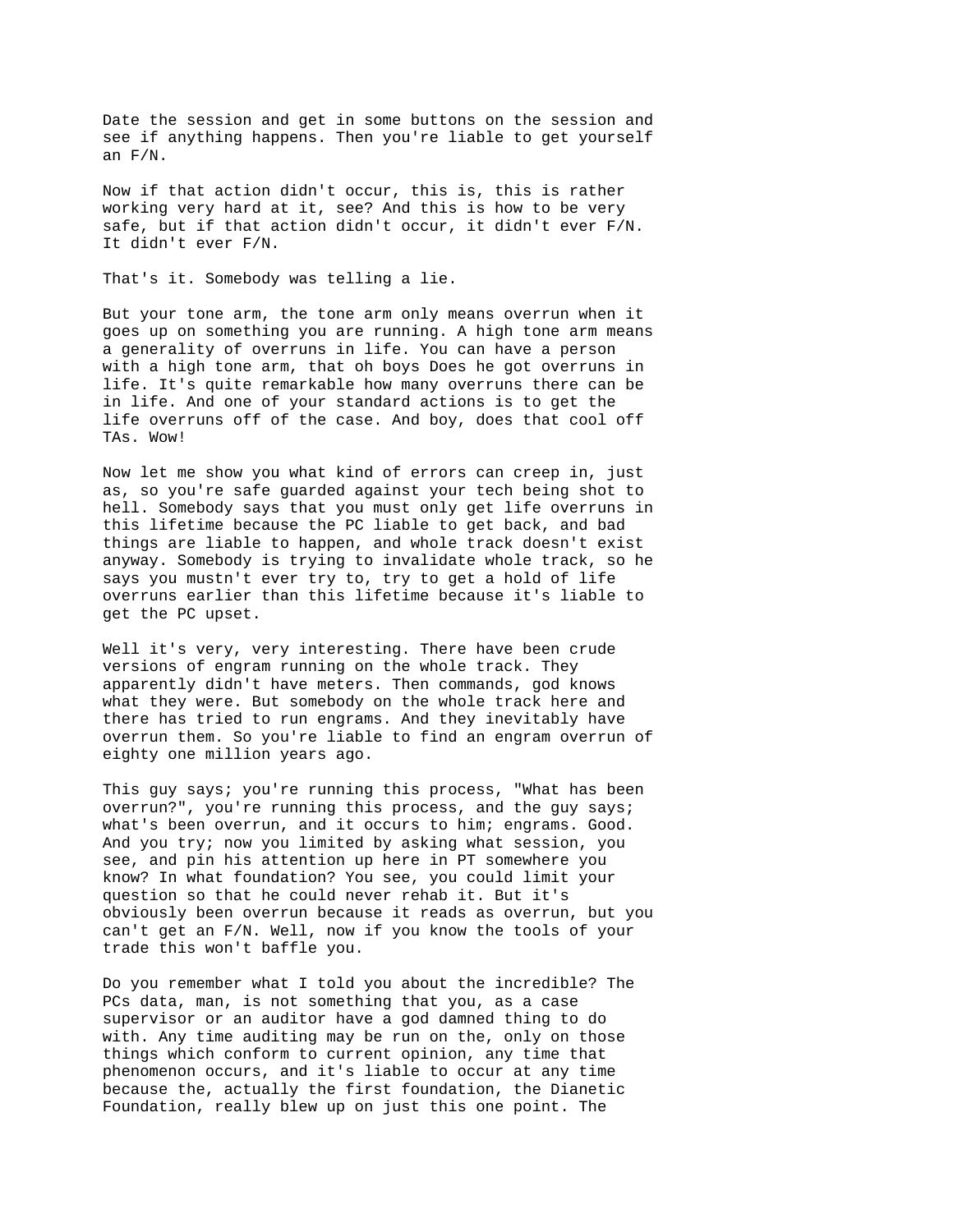Board of Directors was so upset over the commotion past lives would cause that they tried to pass a resolution saying that no more research must be done into the field of past lives. Well, we had a parting of the ways.

Anyway, because obviously, to wrap up the subject one had to research what was there. Now let's get somebody researching under the Bide-a-wee College faculty. There's this guy with a high choke collar and very prim, tremendous number of missed withholds, second dynamic overts of various kinds, but a respectable citizen. And all of a sudden somebody says that he's going to do a little research in this line, or they're gonna practice this and that, why he permits Scientology to be run in that university only so long as nobody... Just fill in the missing lines.

See? You could fill in; "As long as nobody tries to pull missed withholds." See? "As long as we never go into past lives." "As long as the subject religion is not touched." "As long... " Do you get the idea? You could fill it in, see, so you get a limitation. Now that is limitation of the preclear's data. Auditing has nothing to do with data. It has to do with technique.

So the PC tells you there's eighteen elephants walking on the ceiling, boy, it's not up to you to correct him. He can take a snoot full of some outrageous drug or gasoline or something. And it's marvelous. We have people who have gone wing ding on gasoline. I, well, I guess they were in the valence of a car. (laughter) And he's trying to run out this incident, see? And this incident has pink elephants walking upside down on the ceiling. It has black bats flying in and out of his ears.

Now psychiatry, when they found data like that, instantly and at once invalidated the person.

And then they might put it down in their report, but their idea of making the thing come out straight was telling the person what the truth was. Now that is a whole failed line. It is totally failed. It is fighting its' last ditch fight as I speak to you now. It's going to go over Niagara Falls with no barrel, boy. Because, one of the tricks it uses is when it interferes with somebody or implants somebody, is to put an incredible perception in the implant so if the person says anything about it, it will sound so incredible he can then be pronounced insane. So you haven't got anything to do with the PCs data. What he tells you is what he tells you.

So you do a list. Now let's get what just exactly what I mean. We do a list. And we're doing this list and he puts down "Pink elephants", and "Who or what has suppressed you?", and he puts down "Pink elephants, catterwacks, martians, a dog biscuit , and there's this hellish fall.

And he sits up and... (laughter) And the damned thing goes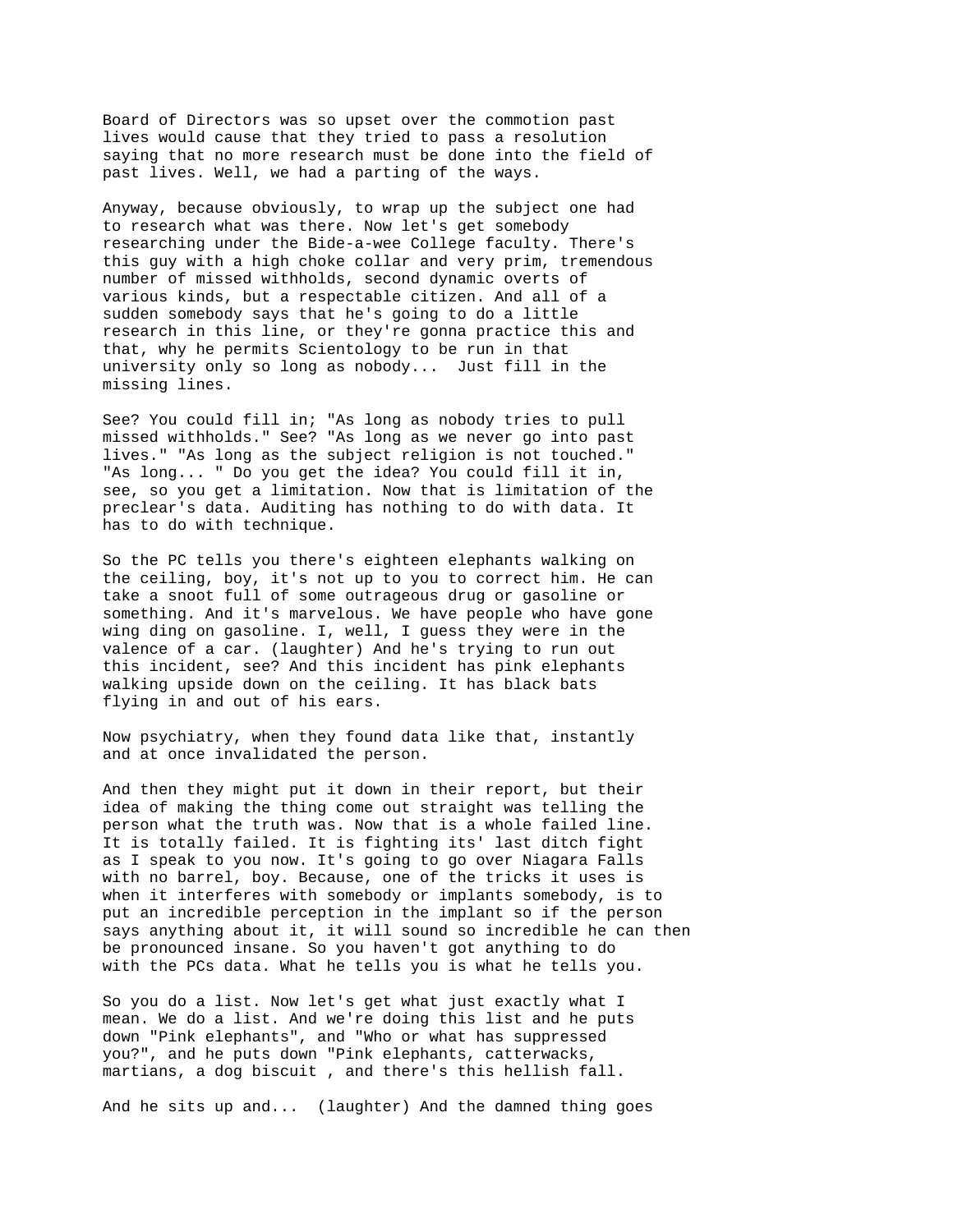F/N. You don't even have a chance to null the list. There it is. Of course you say "Dog biscuits and it reads, and you say "That's your item", and he says, "Yeah, that sure is." You say, "Alright. Dog biscuits. That's your item.

You see, one of the things that gets wrong with the time track is it has incredibles on it. And therefore, an incredible is something that won't as-is because it's not credible. The item is dog biscuits, he's been suppressed with dog biscuits. Some times you practically do your nut trying to figure out how the hell did he get loused up on the subject of dog biscuits. But actually, if you went back into it, inquired deeply, which you shouldn't do, but if you went back in to it; sometimes the PC explains this to you. It all sounds logical. But you're interested in the mechanics of it. Just the mechanics of it. Did it blow down? Was it the item on the list? Your action then is to verify and give it to the PC as his item. Those are the things which you're supposed to do. Not worry about whether or not it's dog biscuits.

Do you see? You're not interested in the, in, in, in this data. Do you get the, you get the different orientation on this thing? It has nothing to do with you. If you followed the exact mechanical steps necessary to resolve it, why there you are. You're interested in the reaction of the PC, not his data.

The PC says, "Oh yes, boy, do I have an ARC break, boy. Are they on to me," and so on, "They're all pretty bad, you know. They've been jumping all over me with wicked people, wicked people," and so on. "Well, that's good." By all means try to clean up this thing as an ARC break at the moment, and in the process of cleaning it up say, ask him casually, but not evaluatively if he has a withhold. And that reads, and you pull it. And then you check the ARC break, and it all of a sudden doesn't read and the whole thing has cooled off. Reaction. The PC was critical, that means, always, invariably, missed withhold. See? It's that kind of thing you're interested in as an auditor. Not what the ARC break was about, but that he was ARC broken. Not what the missed withhold was about, but that he did have one. Do you get the differences?

Now the subject of each one of the grades, which is to say ARC breaks, withholds, problems, you name it, but the subject of any grade, the subject of any grade is timeless and endless. It can always be run forever. But not the commands of the grade.

Supposing we tried to run Pr Pr 1 AA every time the PC looked worried and had a problem.

Man, we would really wrap him around a telegraph pole. He would become overrun on that process, right? He never becomes overrun on problems. You, you get the vast difference there? He never, he's never overrun on problems.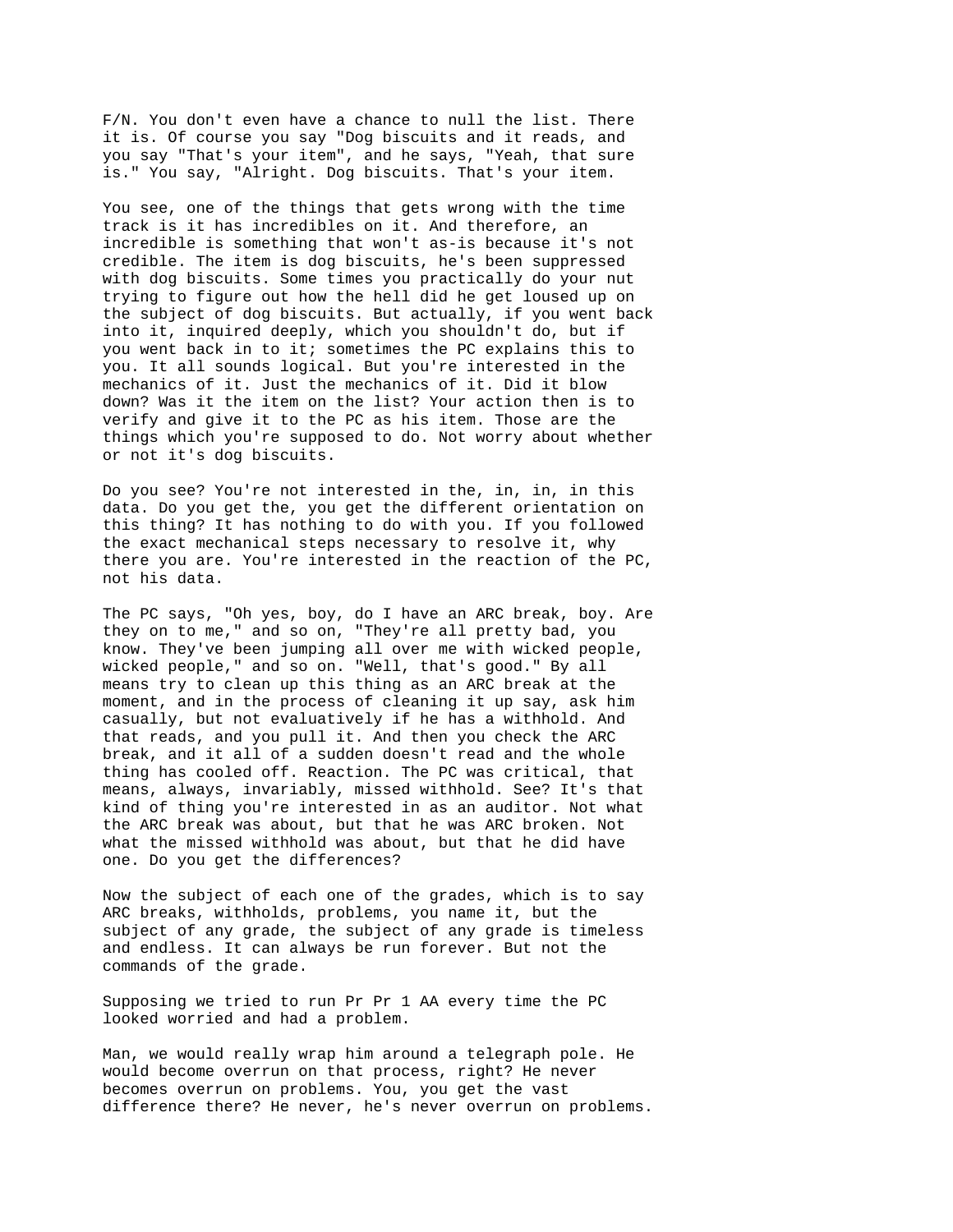He is overrun on a problems process. He can be overrun, for instance, on problems of comparable magnitude. Problems of comparable magnitude. Problems of comparable magnitude. Problems of comparable magnitude. And you, in trying to put in the Ruds, had better well, damn well not run any process at all. ARC break is ARCU, CDEI, which is just the trying to find out what the ARC break is. Itsa, or earlier itsa.

You do rudiments by itsa or earlier incident itsa on. A totality. And they never become overrun.

But if you insisted on running a problem of comparable magnitude for every time you found a PC with a PTP, you would very soon have this one wrapped around a telegraph pole. So the basic stable datum that you should know is that a process can be overrun, but the subject of grades, the subject of grades can never be overrun. For instance you can't overrun Pr Pr you, you can't overrun Pr Pr 6 with regard to this. You're asking the PC how life is. Well after all you're asking him some version of this as condition, aren't you? But you start asking him about conditions, vroooom, booms Do you see? You could ask him how life is. Alright. That also might seem to overrun Pr Pr 4 too, or Pr Pr 5, right? This could, this could, all of these.

So the basic background subject of it. You can ask somebody what engram he is stuck in. Well you're trying to get a revivification on Pr Pr 6 and usually do get one, even thought it flicks through like that. You could still find out what incident he's stuck in, but you don't have to run the process Pr Pr 6. Do you follow? So the subject of being stuck in incidents, inexhaustible.

Every once in a while you guys are talking about a stuck picture. The PC had a stuck picture.

So the PC had a stuck pictures It's not very interesting. Pets have stuck pictures. Now supposing you run Pr Pr 6 every time the PC had a stuck picture. I don't know how much mass you would accumulate, but boy, you would soon have to move the PC with a crane and a truck.

Now supposing, after he's clear, he has a stuck picture. And you tried to run it with Power.

Well in the first place it inevitably is somebody else's picture and he is not sufficiently permeating now into the other thetans around. The only thing you can run it out of is a body thetan. And you prematurely beef up Pr Pr 3. And that's why you mustn't even rehab Power.

You can't run Power after he's clear. The guy went clear without running Power. God almighty, never run Power! Don't ever rehab Power after the guy's clear. But if the guy isn't clear, but just on the Clearing Course and he can't seem to make it, and he gets no reality on it, you go back and find out he hasn't been run on Power, well run Power.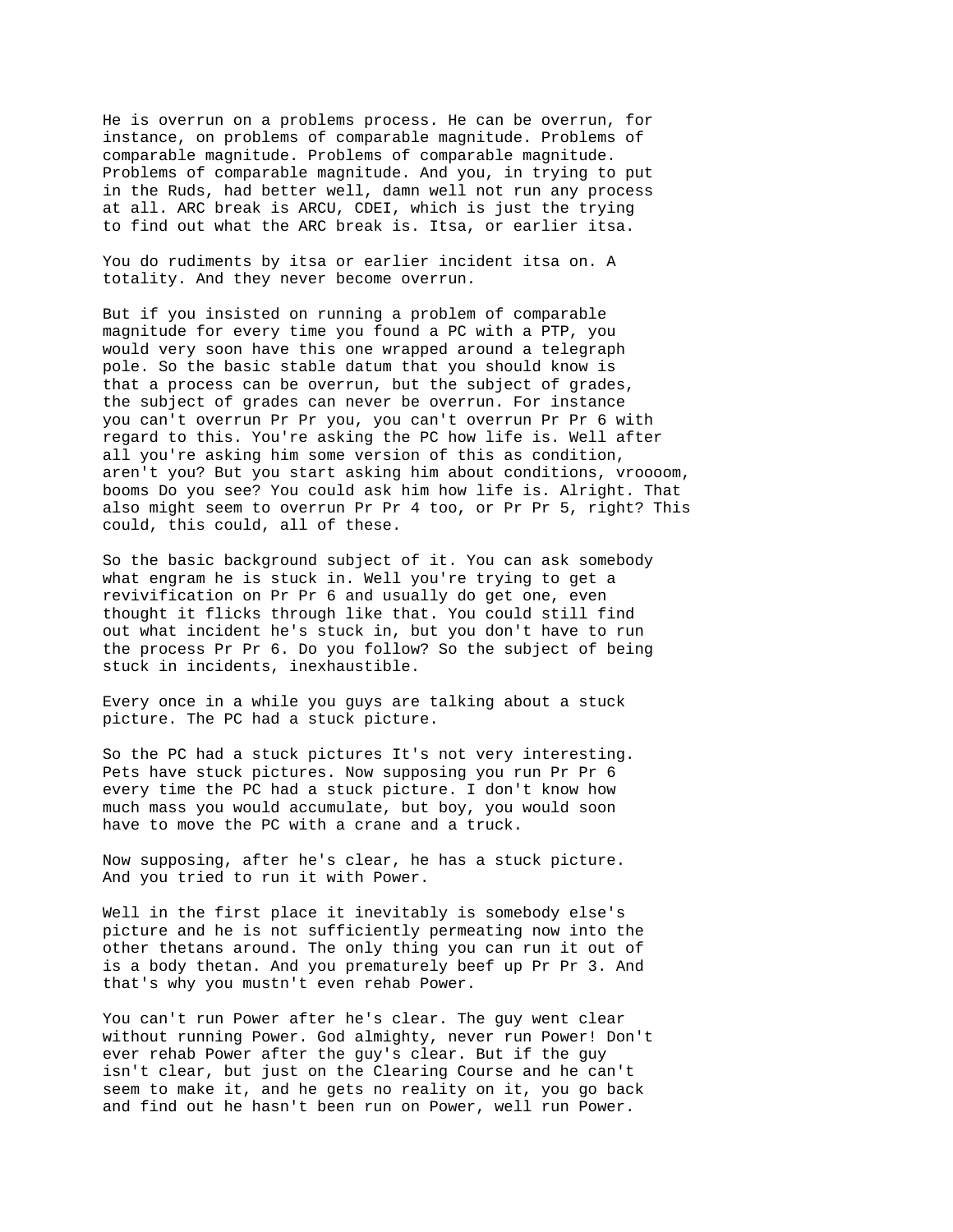Because he isn't clear.

It's elementary. In actual fact there is not; it's not a very complicated subject, beyond this. The only Power that's available on a clear is that you would get out of a body thetan. And he is being run with his pictures Disowned, which wraps it all around a telegraph pole. You can run basic track, you can run R-6 out of body thetans because that's where most of them are stuck anyhow.

Alright. Now what, what's this amount to? What's this amount to? We just take this datum as a thoroughly stable thing. But the subject, the subject which you have to know on this, see, the subject of any grade... You can run basic track, you can run R-6 on a body thetan because that's where most of them are stuck anyhow.

Alright, now what, what's this amount to? What's this amount to? We just take this datum as a thoroughly, as a thoroughly stable thing. But the subject, the subject which you have to know on this thing, the subject of any grade can be run at any time, forever. Correct.

Along about OT8 you're gonna have a hell of a time trying to run one of them, but you couldn't any more overrun the guy on, than, it would neither run nor overrun. Do you see? But the process, the process, the technique, that process, can be overrun, because it is addressed to a specific point of contact with the mind and with life, and it snaps that, and if you overrun it, it puts it back again.

So engrams man, engrams can be run from wog to angel. Secondaries can be run all over the damn track at any grade you ever heard of. On any grade you could run a secondary.

Straightwire, but not the commands of straightwire, but the whole idea of straightwire. What the hell do you think you're doing when you put in Ruds? "Do you have an ARC break?", you're asking the guy to recall. Do you see? You ran a straightwire all the way.

Communication. What are you doing in an auditing session? His ARC breaks are mostly involved with the fact that his comm is cut or something like that. Problems. Although you've disconnected him from the large mass of problems and he now doesn't have all his vast number of problems that he had - , and the whole subject of problems is not overwhelming, he can still have a problem. You get the idea? It goes right on up the line. And what do you know, you can have a guy at five, he all of a sudden has a flea hit him in the teeth about his. A body thetan hits him. A body thetan with no home.

He wakes up one fine morning and finds out he has a whole bunch of R6 pictures. Where the hell did this come from' I thought I ran all that out. Yeah, he ran all that out. But he's not up to a point yet where he has turned off all of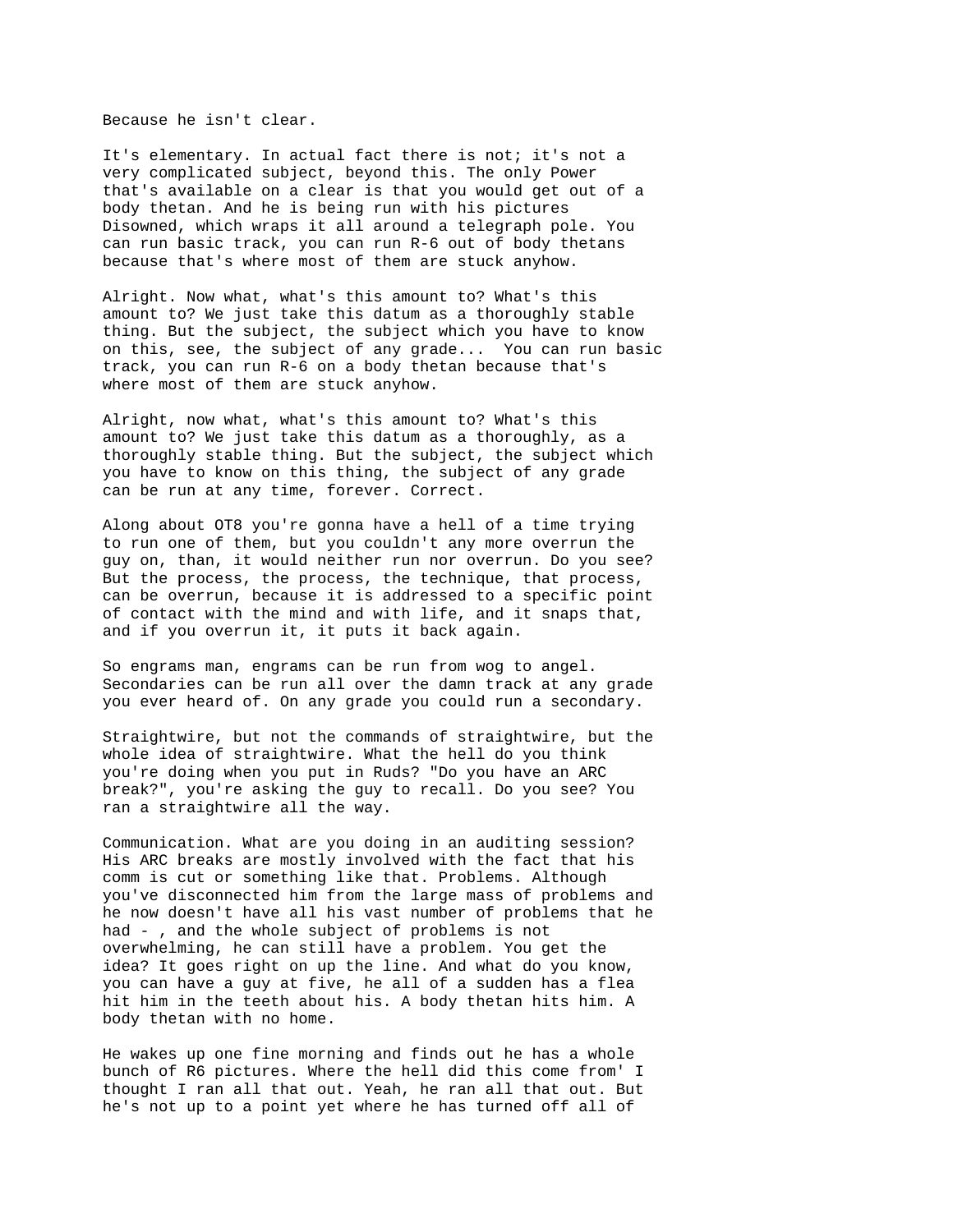his attractiveness as a thetan. He hasn't yet found out that he's the one that grabs hold of body thetans. They really don't grab hold of him. They basically don't have enough reach. (laughter) But until a guy is so clear that you hit him on the left ear and it rings for hours; as a thetan, as a being, he's not got any little trick pieces of mass that are incredible and so he hasn't bothered to notice that he is mocking them up, all these little patch up points. "Poor old body thetan around with no home. Can't find a hospital address." Something like that. Caroms, hits the guy, and probably would leave, but finds himself stuck.

So, you run, you could shoot a body thetan off, and by the way they react very well to negative, negative exteriorization commands. "Try not to be ten thousand feet above the city." (laughter)

But the net gain of all of this is that you undoubtedly could not run a body thetan out of a wog.

You couldn't possibly. I don't think it could be done with a pistol. Because you see they're him, he to them. He is this composite being. He is a being, but he is influencers by a lot of composite beings. He is not a cluster. Somebody has originated this thing, "I am a cluster", "you are a cluster'. No, a guy is never a cluster, brother. He is himself with some body thetans plastered on him. But he's too, not enough charge off.

Now, when, if the guys get up to the Clearing Course you get another phenomena occurring.

And it's an interesting phenomenon when you get up into Clearing Course. If you just let people audit the Clearing Course materials, a certain percentage of them will write in and tell you that there are these black objects, and they seem to be other beings, and they start flying off when they start auditing, and what are these things. The guy is already prematurely encountered 3. A certain number of cases will do this. Also, oddly enough, you could start a certain very small percentage of cases, and it's a very small percentage, at OT; you could start them out at Grade four, service facsimile. And they would go on up. But the percentage is too small to pay much attention to this.

Now if the person arrives at OT3 and he can't perceive these, you must recognize that there is insufficient charge off his case. Now what's the, what's the solution to that? Well, you've taken the charge off of the main grade line you've, you can rehab the main grade line. Make sure that it is run. You'll normally find out it hasn't been, it's been skimped somehow or another. Or more charge has been put on than has taken off and then somebody turned in a false report, or something like this. Something weird happened. Or you can turn around at that stage of the game and run him on down through the actual reason they get all smashed together, which is accidents, impacts and injuries.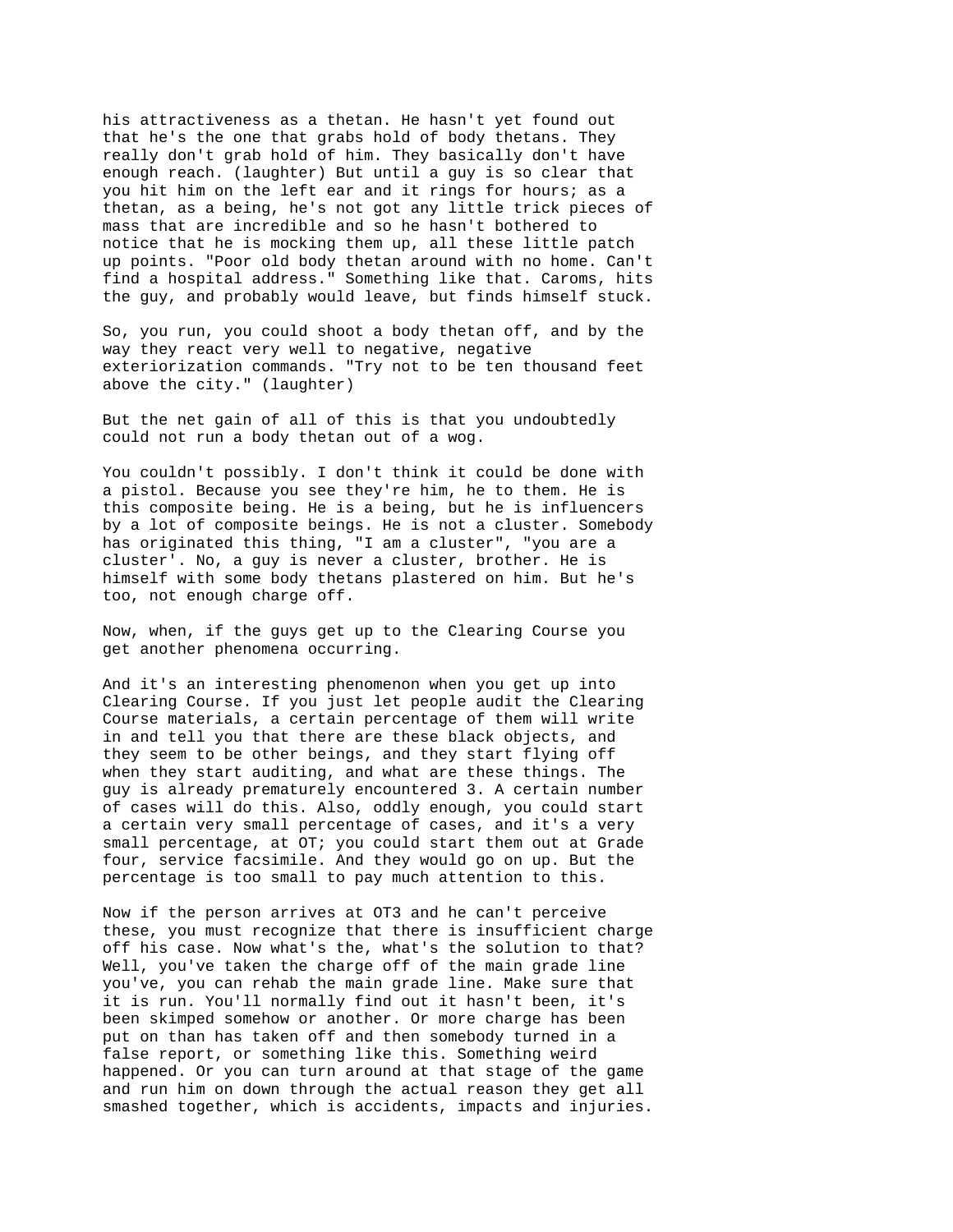Then you can start auditing him down that line and they, it'll loosen up, and all of a sudden it all comes straight.

But what is that? That's running an engram which is way down in the Dianetics area. Now the process of running an engram is the only one I know of that does not overrun. If the process of running an engram is to go to the beginning, date the thing, go to the beginning of the incident, what is it's duration, go through it to the end, tell me what's there, that won't overrun. It's not much of a, 'cause you see the subject matter to which it is introduced, and so forth. Now you go back and try to audit the engrams which have already been audited, you're not going to get anyplace because, you see, the reason why that one works that way is because engrams and secondaries are erased. They're not released. There's a difference of definition. They aren't something - the engrams, secondaries and bank masses and implants, and all the rest of this sort of thing - they just don't fly off or the guy just unpins them or ceases to mock them up and waits 'till tomorrow when they get keyed in and starts mocking them up again. See? That's a release phenomenon.

No, you erase it. There is a hole in the bank where that was, and it is not likely to key in again.

So of course there isn't anything to overrun. You get the difference? So the one unlimited process there is, is engram running or secondary running. Totally unlimited. With this proviso.

Don't try to run an incident which has already been erased. Because now you're going back and trying to put the incident there when it's not there, and the person is trying to put the incident there, and you can get, and it reacts to, the question "overrun". It will react to it. The engram has been overrun. You can get a read on this, 'cause it interprets that way to his head.

The truth of the matter is, is "you are making me put it back there again" would be the right, the actual action which is occurring on an overrun. So one chain, or one incident; the chain blew, see? Now you, "Care to run this chain?" He can't run the chain you're asking him something.

He's got to put the chain there in order to run it again. That's overrun. That's the overrun. It isn't the command overrun. It's the fact that it's gone. And it really has gone. It hasn't released. He's, he's now got to put one there in order to have one. He hasn't got the skill to do it, and he becomes very upset and very baffled. His knowingness about what he's doing is not adequate to knowing that he is trying to put one there. Don't you see? But he really doesn't know how to put one there yet. And he can get all flabblebabbled up.

Every once in a while you'll, you will get a read on 3, overrun. Wise up, auditor. Wise up.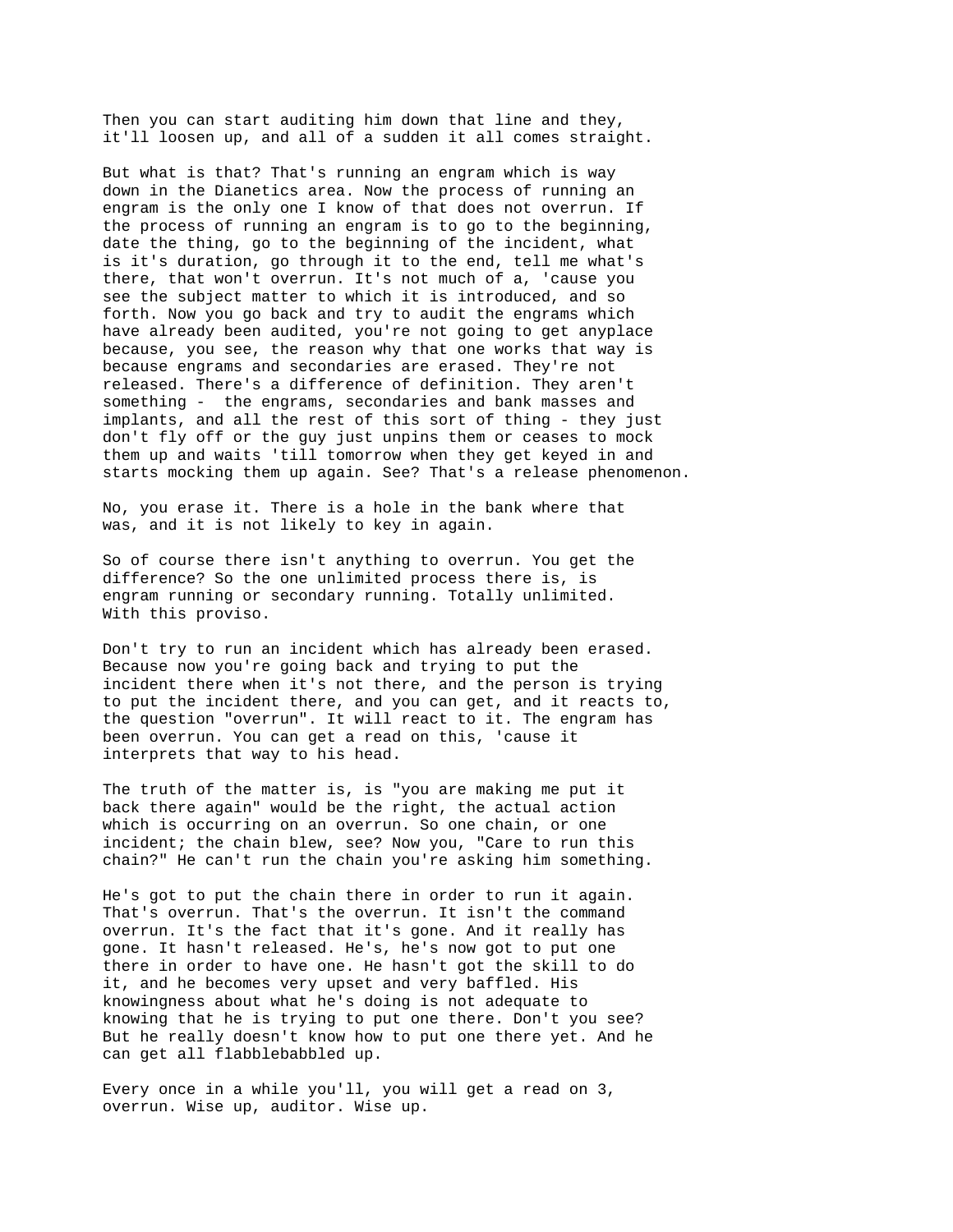That is one body thetan who is run one too many times through incident one. All you just do is indicate it to him, he's been run through it after it was gone, and so forth, and he blows. And then on it suddenly he finds out that there's a lot more body thetans. 3 wasn't overrun. But the PC will read on 3 being overrun. One body thetan has been overrun on one engram, is what 3 overrun reads on your meter. "Has 3 been overrun?" (woosh) "Very good. Which body thetan was run too often through the incident?" Pull that one. (woosh) "That's good. Alright." Indicate that it has been over; he has been overrun on incident one, or incident two, as the case may be. Very good.

We had a case here the other day practically fall apart. Apparently the auditor/PC, in doing 3, did nothing but overrun everybody that he had. He's one of these thorough cases. (laughter) And the review auditor running overruns, just the subject of overruns, in trying to rehab overruns, of course got up to a prep check on 3, and was busy rehabbing this and that. And my god, the case just fell to pieces. It went off in all directions. The guy simply plastered himself with overrun body thetans. By the same mechanism, he was asking them to go through the one, the two, three more times. But there wasn't anything there for the guy to go through. And then probably running them verbally. Verbalization. "Go to the beginning", or something like this, some generality that could stick kick every body thetan down the track. The guys are still trying to go to the beginning, there is nothing there, there now is no beginning, then they get very confused.

Guys that run OT3 verbalized anyhow are rather bonkers. You get the funny picture of the guy pulling an empty chair up across from his auditing desk and saying to the empty chair, "Do you have an incident one? That didn't read. Good. I'll go attest 3." It's actually run telepathically.

And you don't have lots of commands, and so forth. If you get up to that point without being able to think a guy back to the where, the beginning of the incident and thinking him through the thing you ought to quit anyway.

So this is the way the; no, you, you shouldn't quit. You ought to get to work and finish your 3. Anyway. I'll make it very tactful.

Now do you differentiate between the idea of the subject and the process? These are two different things. So as the case supervisor, don't make the mistake of believing that the person has been on the subject. "Well this person has just had too many ARC breaks run." See, "Just don't run any more ARC breaks on this PC." That'd be the end of him, boy. You could say, "Don't again run list four, the main change in your life, and waffle, waffle, waffle, waffle, waffle, waffle, waffle. See? So that's... So how would you overrun an ARC break then? Well you would overrun, you don't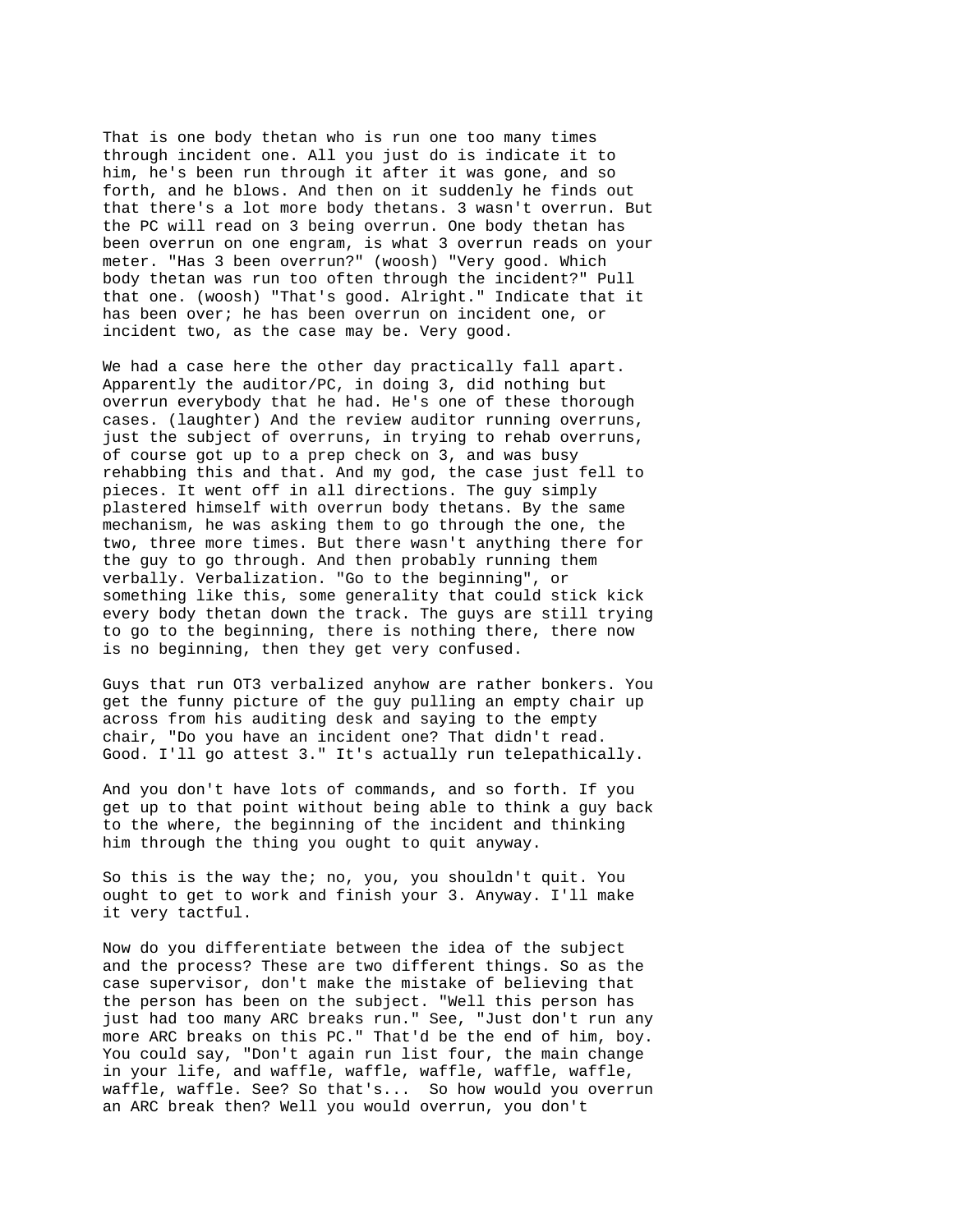overrun ARC breaks, but you could overrun an ARC break.

And you do it this way. "Do you have an ARC break? Good. That reads. What was it?" "So and so and so and so." "Alright. When was that?" "So and so and so and so." "Good. C, D, E, I, pardon me, A, R, C, U, C, D, E, I. Good." Indicate it to the PC. "Good. Do you have an ARC break?" "No, no." "Well, I have a read here." "No." "Well, do you have an ARC break? Yep, it read. What is the ARC break?" "Oh, I don't know." You're asking him to run the ARC break which he's just run, which then invalidates his ability to as-is. And you hang it up, and the TA will go up.

Alright, that's one way to do it. Another way to do it is, "Do you have an ARC break?" "Yes.

My husband so on and so on. Yesterday, and itsa... "Well, A, R. C, U. Alright. I'd like to indicate to you that it was understanding. It was break in under... " Floating needle. See? OK? And the auditor doesn't indicate that. And the PC said, "Yeah. That's... " Perfectly allowable for the PC to say "Yeah, that's a break in understanding. He's not - he didn't understand what the hell I was talking about." "Alright. Good." Floating needle. See? C, D, E, I. C reads. Also D. "You're curious about and desired understanding? Was that; that was the by-passed charge. Good." - "Uh, yes." "Good. Now how do you feel about that ARC break now?" "Well, let's see." Now he has to put it there, don't you see, in order to answer this question.

And he gets a bonkers mess that would occur. See? It's gone, and now you're telling him it's still there, and is in essence, an auditor evaluation. So he, being an obedient PC, tries; you can handle his bank better than he. He just assumes that it must still be there, so he tries to put something there, but he can't find anything to put there, so the TA goes up and you leave him in a mystery. You play the same gag on him as, "Look at the elephant", only there isn't any elephant. You see? So he looks around, and then you, from altitude say, "Well you damn fool, can't you see this elephant? Can't you see this elephant anyplace, anyplace? Can't you see this elephant?" And the guy says, "I can't see any elephant." "Oh, well." (drums fingers on table) "Guess we'll have to send you to the psychiatrist."

Well a guy in a protest like this will sort of, try to satisfy, "Oh, yeah, yeah. I, I, I can get the dim outline of an elephant. Yeah." That's why the auditors' code is the auditors code. You say it read when it didn't read, you say it didn't read when it read. We just had a PC wrapped around a telegraph pole, he let himself go all the way through the session with a missed withhold. Well it didn't read when it went by, so I didn't say anything about it. And the auditor sat there and watched him get kind of gray faced, and so on as the session went on, and didn't say anything about it either. Yes he didn't get a read, but the PC had missed withhold reactions, and he didn't get in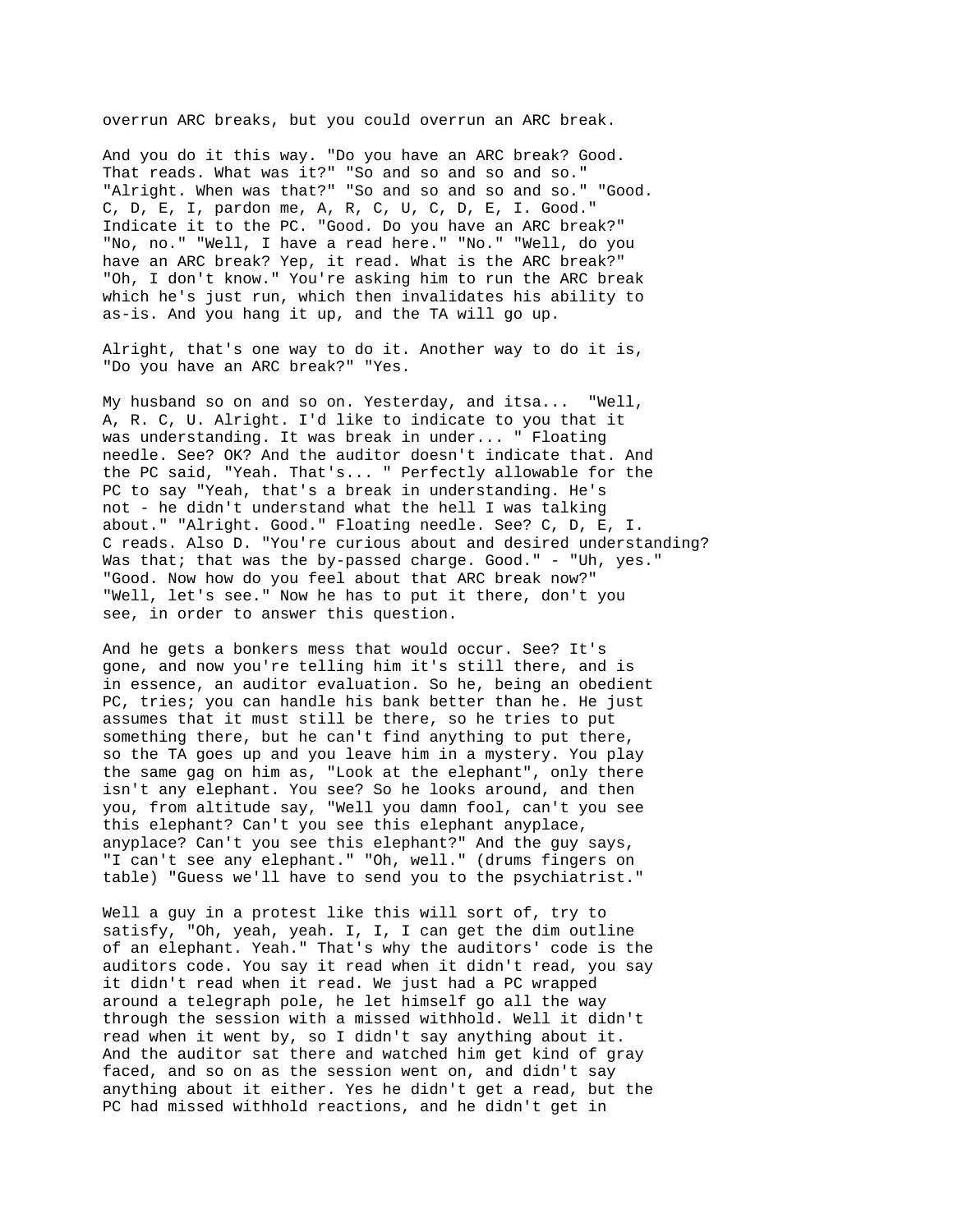suppress on it.

Now you could be a damned fool, and every clean read that you see get in suppress on it. Do you see where, where rote auditing becomes impossible? You could, you could wind a session up to a whole bunch of inspections before the fact, and so on. So, you make up for this by being yourself acquainted totally, fully and utterly with the standard data you are handling. You don't have to stop and think that a critical PC has a missed withhold. You don't have to stop and think when you see somebody coming into session very sad and hang-dog, that he has an ARC break of long duration. You see these you'd know. You're not all fumblebumbling around, "I wonder how Scientology compares to Freudian god." Or, "Is Freud god? Was Freud a religion, yes. Freud was god. Yes. Wonder how it compares to that... I wonder how this has to do with my case... " And you haven't got any time to do that. No time at all, boy.

PC comes into session, and he looks; his eyes are pretty heavy. And the auditor doesn't know his auditors' code right down through the middle, does not say "You get any sleep?" No, he's so busy trying to find out which is the trim button and which is the plug in, that he can't notice anything about the PC. PC looks sort of gaunt, the PC doesn't look well at the beginning of the session, looks sort of gaunt. The auditor doesn't in a conversational tone of voice ask him if he's had enough sleep, if he's had anything to eat. Are you physically ill? Doesn't ask himself anything like that. No he waits 'till he's gone an hour and a half deep in the session, the PCs fallen on his head, if he doesn't know his auditors code.

The auditors' code is the auditors' code. It isn't something that is put there for no reason. For instance, eat and sleep are the only two things PCs have ever spun on. Back in the bad old days of the Dianetics Foundations we used to get every loony PC that could walk down the line.

They weren't even PCs. They'd just let them out of institutions, and they'd walk in and they'd get audited. And a common denominator of those who were spinny in session, or who spun and then had to be rescued in some way, and heroic actions; I, we made a common denominator. What was in common to every one of these PCs? They hadn't eaten and they hadn't slept. And you, as an auditor, go and let somebody who has had insufficient sleep, which you don't know too much about as a case, are sooner or later going to wrap somebody around a telegraph pole. And he's going to spin for three or four days in a screaming state, man. Sooner or later this horrible experience will occur. That's why the auditors' code is the auditors' code. It has data like this in it.

So when a guy goes into session, he sits down, "Oh, oh," yawns. "Good to sit down." "Have you had any sleep?" "Well, come to think about it, no, I haven't slept for a couple of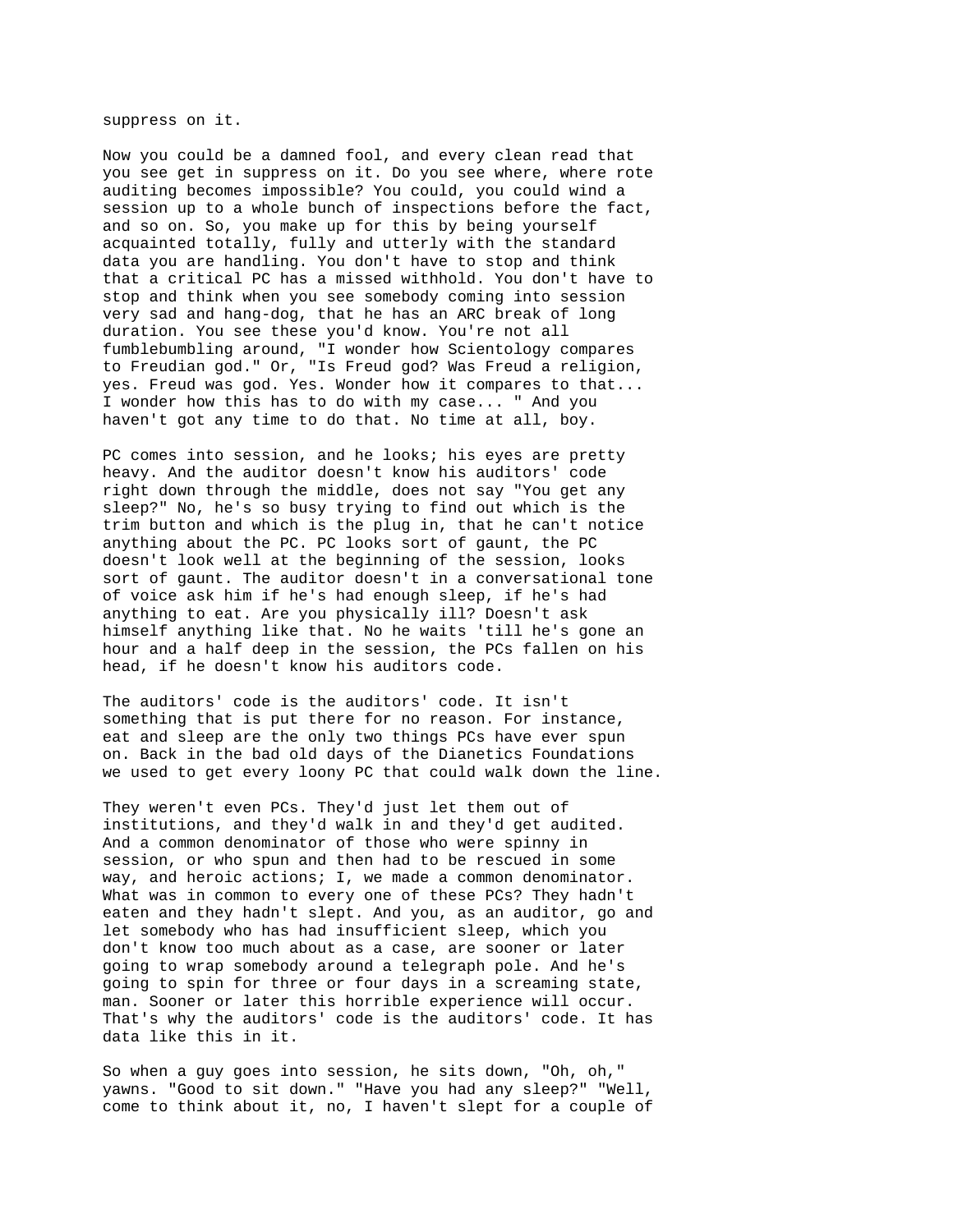days." "Very good. Thank you very much. You go get some sleep and then we will have a session when you are sufficiently rested. And I'm very sorry that this has prevented you from finishing the cycle of action of a session at this time." Indicating the by-passed charge at the same time.

So you don't have to take it up in the next session.

You say you know your data so well that you know the guy is going to have by-passed charge by not being able to complete the cycle of action. So you take care of that then. In other words, you know your business. It's right on your finger tips all the time. You don't have to think, "What if you were riding a bicycle, thinking every thought necessary to balance the bicycle and steer it at the same time." You'll go into a ditch, man. Well, you go into a ditch with auditing, just like that, if you don't know these things, pang, pang, pang, pang. These are the things you watch.

Now, you, all of you know, you know, you know this data, you know it colds You know your auditors code, banger. See? You don't have to think. "Let me see, what did it say in the auditors' code when the ..." To hell with that. You shouldn't even be wandering around, "I wonder what Ron meant when he wrote that part of the auditors' code, it had something to do with it. Now let's see. There's something in the bit of it had something to do with that." No kidding. I've heard things like this. The veda. Oh, come now. Look at India. That's known as invidious comparison. The word invidious means disgraceful or bad. Anyway, standard tech is just main line tech. These are the subjects, you take them up. These are the only subjects you handle in standard tech. They are the subjects of the grades. There aren't fifty processes and actions in the entirety of Scientology. Now that isn't asking anybody very much to know, and know them so cold that he says, "Well, gonna do a rehab. Brrrrrrr", bow wow bub zee zee, barb barb ding ding. Pow, pow, pow. And the PC says, "So and so, exactly therefore, bow, bang." Floating needle. "Thank you very much."

What's he rehabbing? He's rehabbing something completely catastrophic. You look over the list and horrors that this case is such an irreparable, resistive case, and so on. Do you get the relationship, now, do you get the relationship? Do you get what data you have to have? What data you have to have. What understanding you have to have. The grip you have to have on it.

Nobody's asking you to know very much. But boy, what you do know, maaaaaanl You sure had better have a grip that is like steel bands!

PC sits down in the session, and right that moment, just with one casual glance, you've got it sorted out. He isn't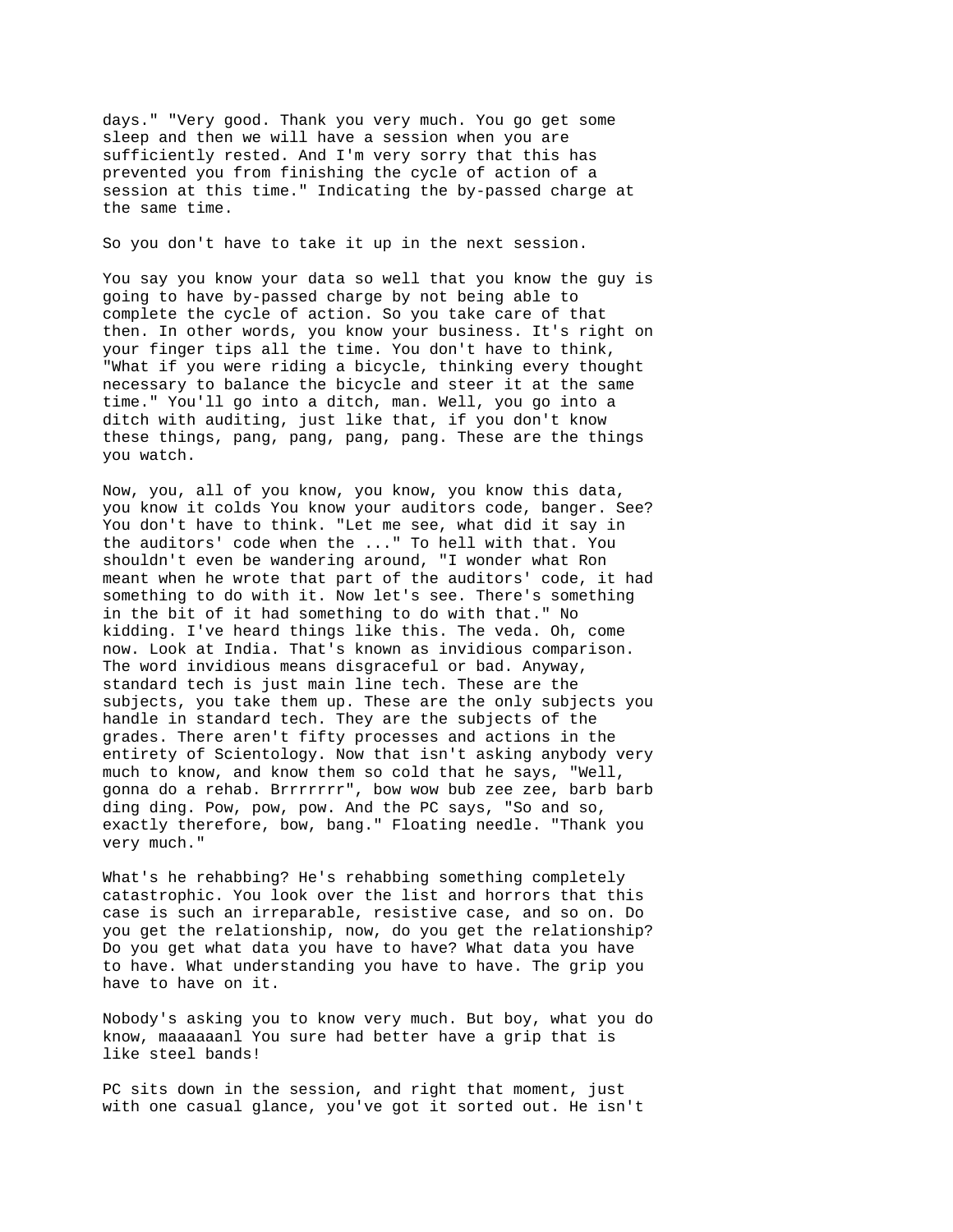even talking yet. You know, you're going to get in the Ruds and fly the needle, and so forth. You ought to just know where it probably is. It's just as easy as that. And you say, "There he is. That's what's wrong with him." There's nothing mystic about it. The guy will have an ARC break, or a PTP, or a missed withhold, or an overt, motivator. Now you're starting to get faint. See? It's getting less and less likely. And then you've got a whole bunch of things that, if it didn't go; if it didn't fly on that, if it didn't fly on that, then you go through a green form 'till it flies. 'Cause the person's hung up on something. He's PTS, he's doing something. And you normally will find out on your green form line.

Now you know the guy's been audited. He's been audited badly. And so on. Well, it's a lead pipe cinch. You do the same thing that you would do in any other way. Fly the needle, and take the general assessment form or an L4A, something like this. Whatever it was that you picked up the tool. You pick up the tool, you know the tool would be there.

But, you're far better off if all of your auditing is against case supervision. You were either the case supervisor or you were the auditor. When the auditor is both the case supervisor and the auditor, he's sticking his neck out four hundred and eighty five miles 'cause he's violating it. He knows both the auditor and the PC. And if he knows the auditor and the PC, variables can enter into the problem. Do you follow? He knows the auditor, he knows the PC. Hah! He's violated two basic principles of case supervision. You never talk to the auditor about the case, you never talk to the PC about his case. As close as you come to talking to the auditor is the auditing report. As close as you come to talking to the PC is the examiners' report. And I can tell you now that you're a fool not to have both before you. When you case supervise you should have before you the auditing report in its' entirety, and you should have before you as well, the examiners' report on the PC. You say, "Well how you going to get that?" Well the PC always goes through the examiner, of course. Well how could you set this up if you were in private practice, if you'd be asked this question. Well, I don't know, I guess you'd have to appoint the next door neighbor or your wife or something as the examiner, and you'd have to train up somebody else to audit if you're going to be the case supervisor. 'Cause I can guarantee that if you're also doing the case supervision as well as the auditing you will wrap it around a telegraph pole sooner or later.

Sounds weird, doesn't it? But the auditor and the PC always influence the case supervisor whenever they're vis-a-vis with him, and personal chatter on the subject of the PCs case, and personal chatter with regard to the auditor with regard to the PC case, are the only two points I have ever found that wrapped my case supervision around a telegraph pole.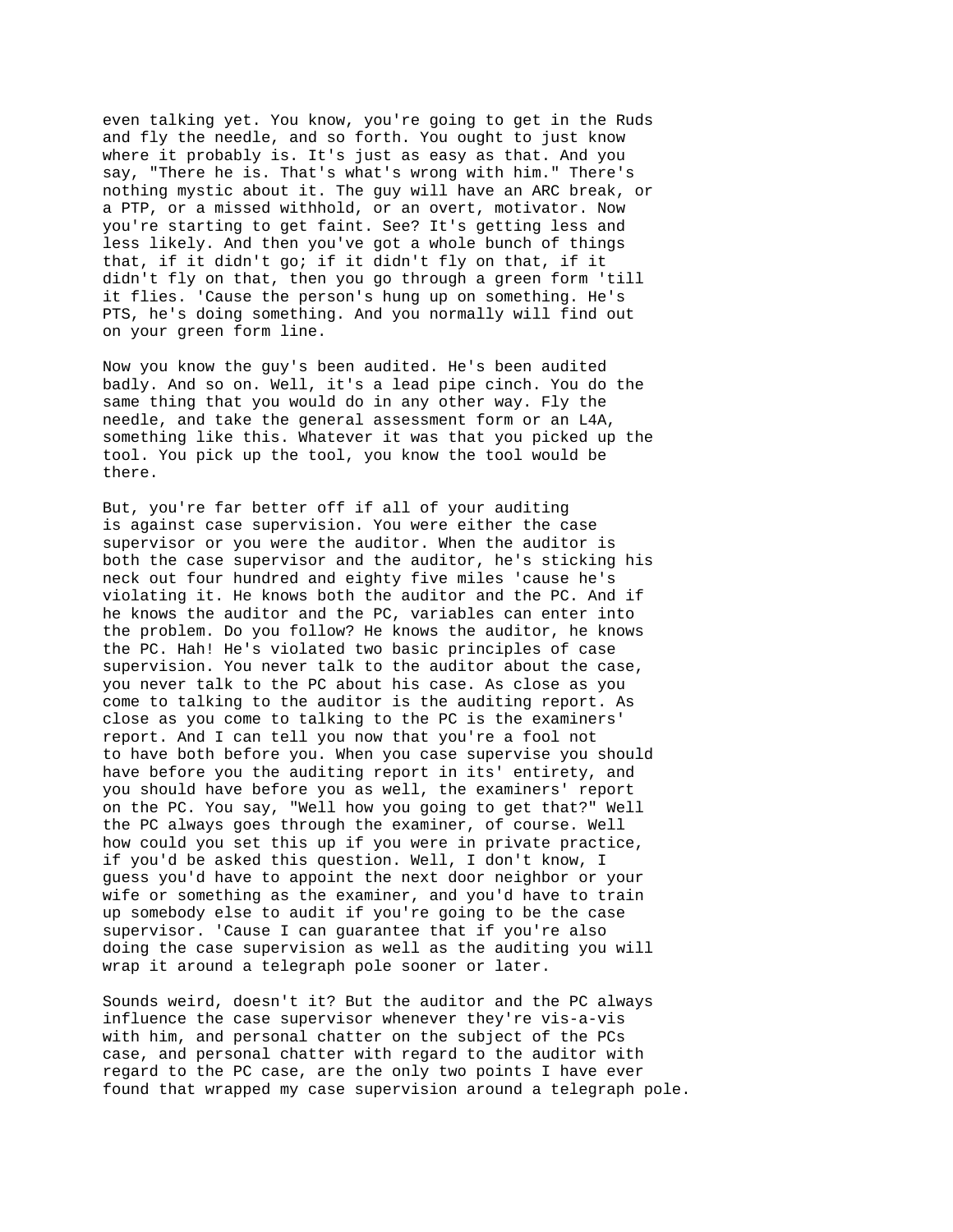Now there's another way my case supervision can be misrouted and upset, and so on, is by the PC not going through the examiner. The PC leaves the auditing session and leaves review through the examiner. Now this has the liability that the examiner is liable to be a sourpuss, and the PC says, "Oh, greats Boy, just made it! Wows" You know? And the examiner says, "Hm. Take hold of the cans." "Boy, that's the greatest session I ever had in my life. "Yeah, that's what they always say. Yeah, good." And that would actually be after the fact of the examination, wouldn't it? So you could mysteriously have the PC cave in by a down curve from the examiner. But that'd be the only point left.

The main liability of the case supervisor, the main liability of a case supervisor is a false auditing report. And he should protect himself every way he possibly can from a false auditing report. But he shouldn't go around talking to the PC. He shouldn't go find the PC, and look the PC up, and all this sort of thing. 'Cause his opinion on the thing is the case supervisors' point of view. And you can figure all you want to about why it is. It's an empirical datum. One that has been derived from experience. I have already cast up the number of cases on which case supervision errors have been made. They have been made by a case supervisor having seen the PC, and talked to the PC about the session. The error of errors are talking to the auditor about the session. And in, when those two points have occurred in case supervision, case supervision has erred. They color it. Perhaps it's a cold blooded proposition. But, the case supervisor can be given a false report.

He can be given an evaluative report of one kind or another. "Oh, the PC was in marvelous conditions" Pc's barely able to crawl out of the auditing room. That's why you want the examiners.

Now what you want from the examiners, simply, is the tone arm, the state of the needle, and what the PC says. Not in response to some examiners' question. Some examiner's going to say to you, "Now what do you ask the PC?" And your answer to that is, "Shut up. Don't ask him nothing." There's a sign on the desk, and it says "Examiner". The mere fact that he's given the PC the cans and checking the meter, he's got the PCs folder there, you see. That's enough.

The pc'll say something. And the examiner writes it down, and then the examiner must always say, "Thank you very much." And that is the limit of his communication, because if you let them talk they'll start auditing the PC. So you cut that talk to a minimum. You're liable to see little forms being made up someplace, "What gains have you had in this session?" "Well I got a floating needle on this, and I had a cognition on that, now I... And there's a little thing that I thought was a little bit point there, and I wasn't quite sure what happened there, and so on. But I did get a floating needle on this thing. But I wasn't quite sure about the thing," and so on. And here the floating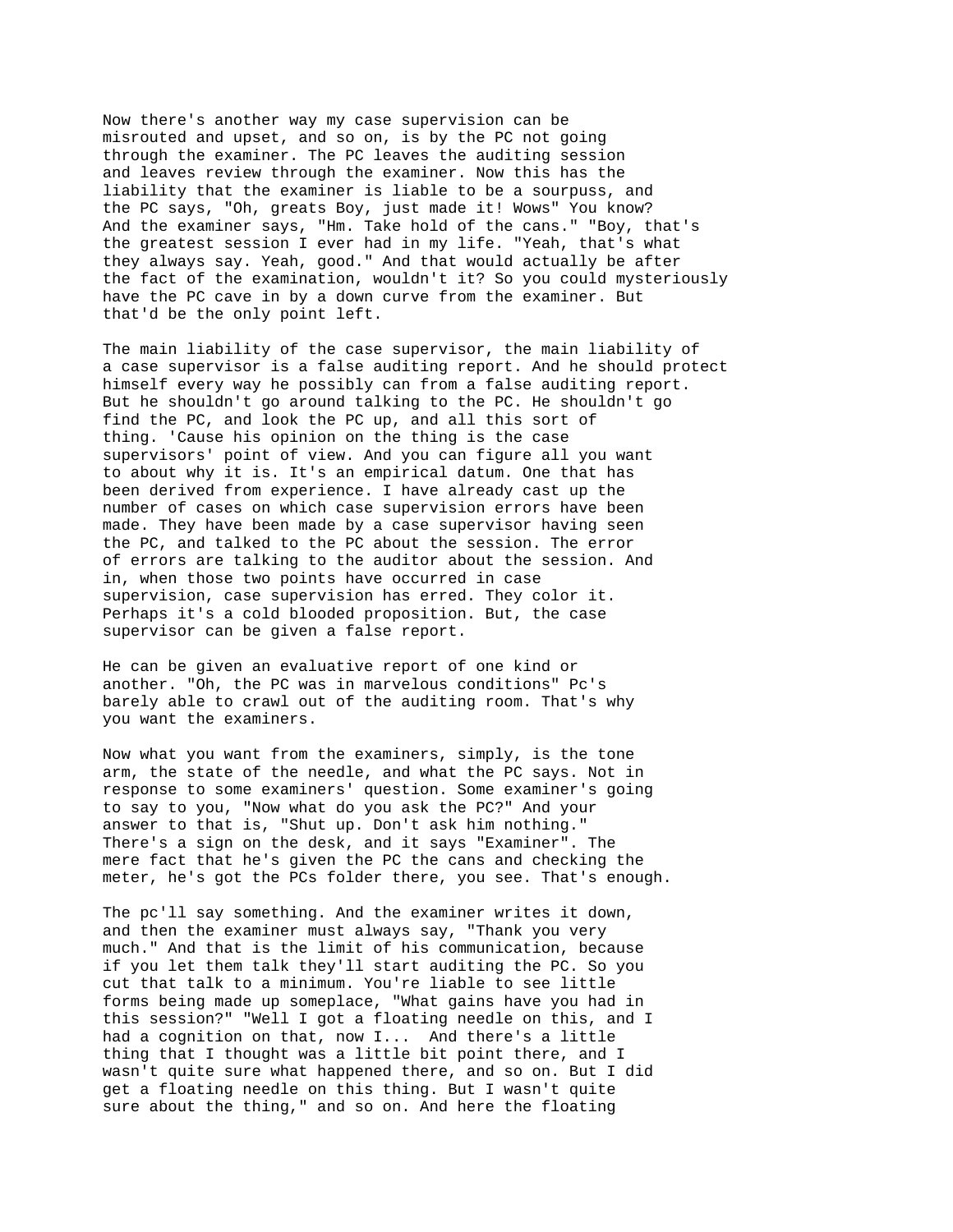needle is busy packing up. And the examiner is a sure invitation to overrun, if the examiner is liable, is allowed to talk. The examiner's liable to talk. So the examiner can't talk. A little tiny bit. I can just see it now. There will be a form there, an examiners' form. And it has questions on it. Like, "Was your auditor nice to you in the session? Did he invalidate your gains? Did you really make your grade?" And that can kill, because it's too fast, too fast after the session. Somebody who is still part of the organization and part of, apparently, part of the line up, and a blood brother to the auditor sort of. And the orgs line is actually challenging him. He isn't challenging him. So, just the sign there, and it says "Examiner", and folder, meter, give him the cans. He comes out, he can say "hello", give him the cans when he comes out. "OK, ta ta. Thank you. Thank you very much." And he can point which direction he's supposed to go. That's the end.

Now, the case supervisor has an independent tone arm, needle state, PC statement. And he can add these things up. The auditor says at the end of the session, that the pc's TA was at 2.75, and the examiner report, right on top of it says 3.75. There was no F/N at the end of session. It is a false report. Saves you an awful lot of trouble. You simply make out your next one, and say "Correct so and so, and do not send them to... ", whatever the auditors' name was. Some other auditor. "Correct session so and so. Something went wrong" And then you get better.

Because a false report has a tendency to be followed by a false report.

So we're getting down to something now that's very interesting, is that really only an organization can process. Successfully, and over continued long period of time, only an organization can process. And the individual practitioner may make a lot of bucks. Here and there you have a phenomenon of a guy who is tremendously successful as in individual auditor. He seems to be doing just great as an individual auditor. You follow their curves, they fall on their heads in a couple of years. It's an organization action. It takes the organization backup. Franchises fall on their heads by not having enough staff to perform all the actions of the organization. And they actually are totally dependent on organizations to perform a great many services. I couldn't even begin to list how many services an organization has to perform.

Therefore, apparently, apparently the individual auditor makes a great deal of money, and so forth. But it's usually for a limited time. Got to be backed up. A franchise got to be backed up by an organization. And the franchise is seldom sufficiently organized to stand by itself if it weren't for an organization someplace.

So this is, this is the thing. Now I want to call to your attention that the era of medicine was long and hard won,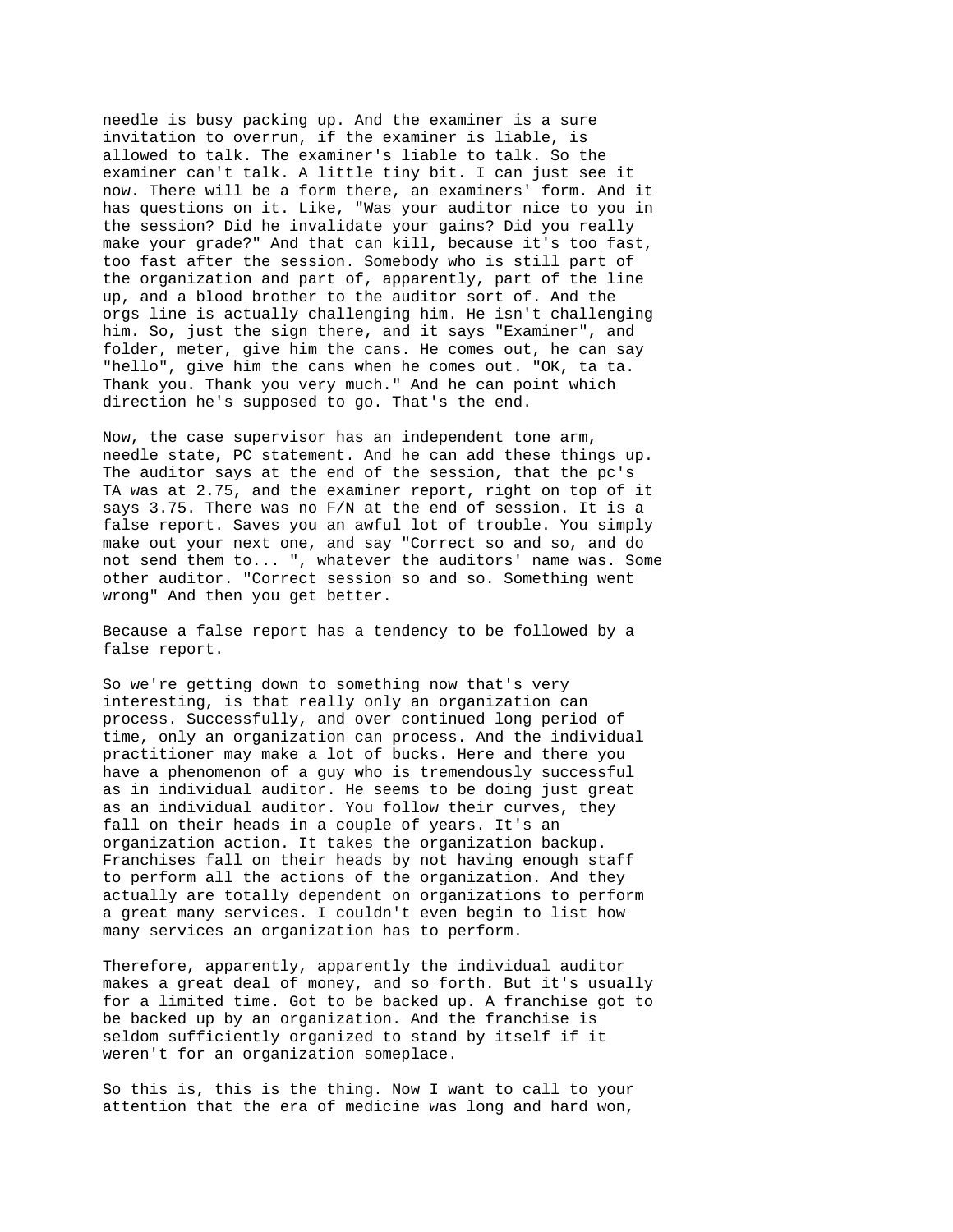and so on. That the era of psychiatry is brief. But these practitioners, organizing themselves on a union basis, doing this, doing that, but practicing individually, they really don't do well. And they're not going to do well professionally over a long period of time. Because, outfits like us can suddenly move in sideways.

Right now they, they're worried about us, frantic, because we're getting all the business.

There's a lot of cream stuff coming out of that field. They don't get that anymore. They're worried. They're worried about their appropriations. So it's an organizational action.

Now let's look at this as an organization, function. You've got a case supervisor. There's an auditor. There's an examiner. There's somebody that schedules sessions, even though that is also the review chief. See? You're already dealing with a minimum number. Now you can run one god-awful number of sessions through this line up. But if the auditor has to do all of his admin, the auditor has to do all of his opinionation, the auditor has to do this, and do that, he won't hit a hundred. He won't hit a hundred, because one day he's tired, or one day he's this, or he slips, and he doesn't catch his slips. And he gets optimistic about it. And he gets opinions, and side data starts hitting him. He wobbles, because he's talking to a PC all the way down the line, you see? A case supervisor's always got to have another auditor to send the PC to. When he gets a false report in, what the hell else he gonna do? So you see the minimum size and shape and design of such an activity.

Now, the auditor's business is simply handling the PC. It shouldn't be on anything else. And his business in handling the PC is just running very standard actions on the PC, and nothing adventurous. Running the PC rapidly to the highest possible gain level that he possibly can.

Shooting him through the line. It's really a very simple action. But it's one of these simplicities that you have to be very, very brilliant to grasp. I say brilliant to the degree that you have to be brilliant enough not to be complicated. It's actually a very simple activity. But it is just about as complex as the lines that a certain number of functions and actions which have to be taken handling the PC, there's Just a certain number of functions and actions. You start leaving some of these organizational setups out in the handling of a PC and something'll go astray. Similarly in the tech itself, something goes astray if you start leaving thing out, like "We never run present time problems anymore. No, the PC was released on problems, so he can't possibly have a problem. We don't know why the case is not changing at OT2." Anyway, the false report is about the only enemy that a case supervisor has, just getting back to that subject.